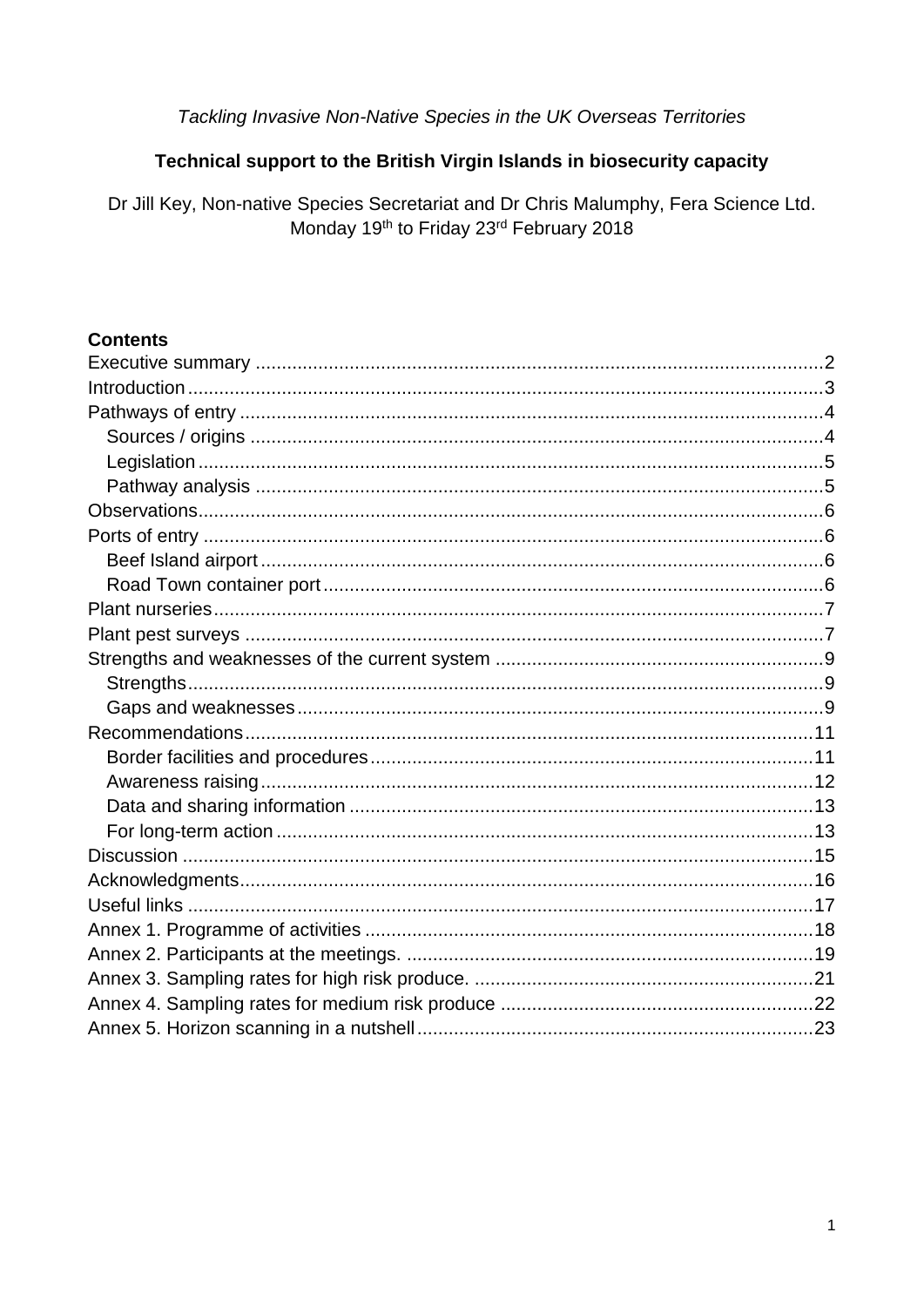#### <span id="page-1-0"></span>**Executive summary**

- A 5-day visit was made to the British Virgin Islands from 19<sup>th</sup> to 23<sup>rd</sup> February 2018 by Dr J Key, Non-native Species Secretariat, and Dr Chris Malumphy, Fera Science Ltd.
- The visit focused on the two main international ports of entry for cargo, Road Town container port, Tortola, and Beef Island airport.
- Pathways of entry for non-native species were identified. Direct air and sea connections are mainly within the Caribbean region, with the addition of Florida and Guyana. Horticulture is the primary pathway for historical introductions of non-native plants and invertebrates.
- Initial and report-back meetings were held with 22 key stakeholders. In addition, visits were made to the two main international ports of entry, Beef Island airport and Road Town container port.
- The three plant nurseries were also visited, and pest surveys made at the nurseries, the Botanic Gardens, Queen Elizabeth II Garden, and Sage Mountain as well as around Tortola as opportunity arose.
- Three species of economically and socially harmful pests were identified which may have been introduced on plant material post-hurricane: the soft scale insect *Philephedra tuberculosa*, croton scale *Phalacrococcus howertoni* and Cardin's whitefly *Metaleurodicus cardini.*
- Strengths of the current system include: good working relationship between the Department of Agriculture and stakeholders, basic resources and legislation exist, data on confiscations and interceptions are kept, the nurseries are importing plant material in a responsible manner, and many of the suppliers of plant material are known and trusted.
- Gaps and weaknesses of the current system include: lack of biosecurity facilities and equipment at the ports of entry, lack of detailed protocols and procedures, limitation of inspections to plant material, dependence on action at the border, and limitation of biosecurity to consideration of agricultural plant health pests.
- In order to strengthen the system and increase the capacity of BVI to reduce the risk of introduction of new invasive non-native species, a total of 27 recommendations are made, 19 for immediate application and 8 for longer term consideration.
- A relatively small investment in simple biosecurity facilities and equipment would result in a large reduction in risk and increase in capacity.
- The horizon scanning exercise planned for May 2018 will provide the information required to identify target pests and development of appropriate pathway action plans.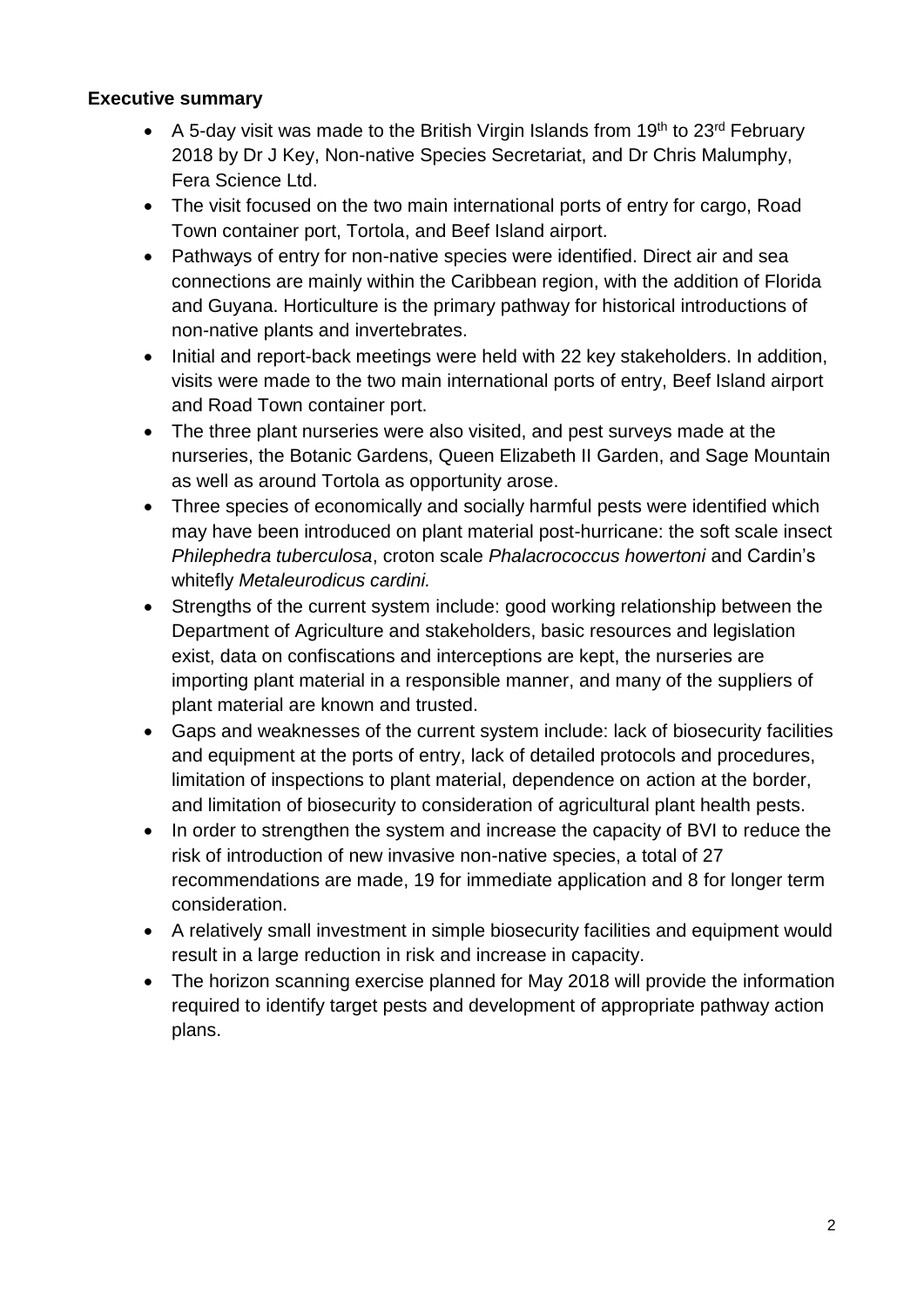# <span id="page-2-0"></span>**Introduction**

In 2017 the British Virgin Islands (BVI) were hit by hurricanes Irma and Maria, resulting in extensive damage to property, infrastructure and the environment. Recovery posthurricane requires the importation of large quantities of a wide range of materials and commodities, including construction materials, vehicles, live plant material and fresh produce for human consumption, all of which are known high risk pathways for the introduction of potentially invasive non-native species. The GB Non-native Species Secretariat (NNSS) was requested to provide technical support under FCO's Conflict, Stability and Security Fund (CSSF) project *Tackling Invasive Non-Native Species in the UK Overseas Territories* to the government of BVI on minimising the biosecurity risks, and contracted Fera Science Ltd for specialist entomological advice.

The Department of Agriculture (DoA) is actively promoting the agricultural industry in part based on greenhouse production. It is therefore essential to ensure that no new pests of agricultural concern are introduced to BVI which would compromise this activity.

Terms of reference for the visit were as follows:

- 1. Technical audit of current practices:
	- a. Border Inspection Post (BIP) "snapshot" surveys on what non-native species are being introduced (checks of cargo, containers, produce, etc).
	- b. How are goods (plant material, building material, etc) being sourced (countries of origin, checks and controls, etc)
	- c. Assessment of existing inspection procedures in the light of the above two points.
- 2. Consultation with main stakeholders with regards to priorities and concerns (conservation, agriculture, customs, hotels, government, etc)
- 3. Advise on realistic protocols/procedures/etc for immediate application, targeting the highest risks and priorities.
- 4. Consideration of changes in the protocols/procedures post-emergency.

The programme of activities is given in Annex 1 and participants at the introductory and report back meetings in Annex 2.

The delegation was accompanied throughout the visit by Mrs Arona Fahie-Forbes, Deputy Chief Agricultural Officer, Department of Agriculture.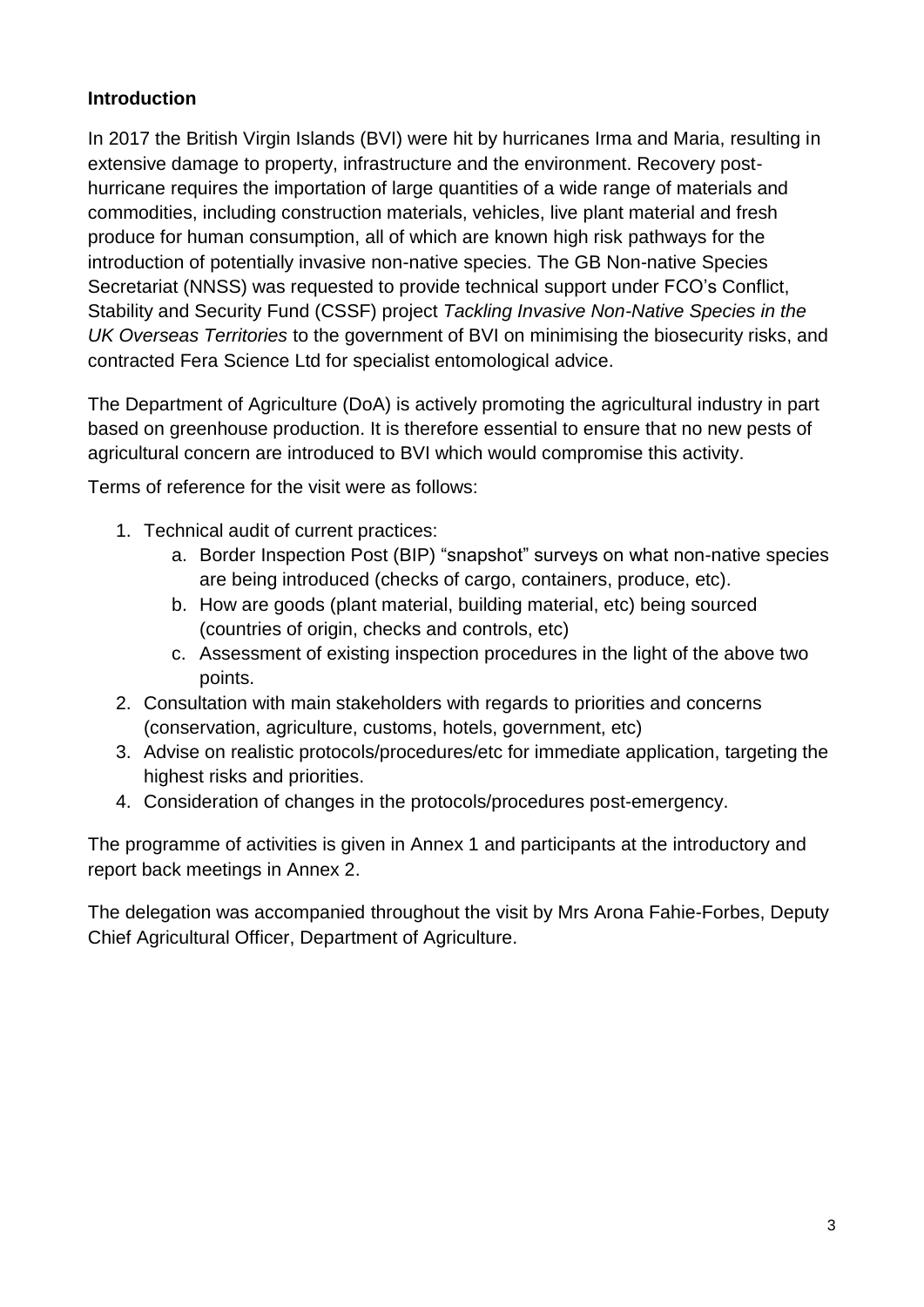# <span id="page-3-0"></span>**Pathways of entry**

#### <span id="page-3-1"></span>Sources / origins

BVI has direct daily flights from a number of countries within the Caribbean region only: Antigua, Barbados, Dominican Republic, Puerto Rico, St. Thomas, St. Kitts & Nevis, St. Lucia and St. Maarten. Private jets and charters can originate from both within and outside the region, with the majority coming from the USA.

Cargo arrives by both sea and air, directly from within the region (Dominica, Dominican Republic, Grenada, Puerto Rico, St. Kitts & Nevis, St. Lucia, St. Thomas, St. Vincent & the Grenadines and Trinidad & Tobago), and also Florida and Guyana. Fresh produce is imported from Dominica, Dominican Republic, Grenada, St. Kitts & Nevis, St. Lucia and St. Vincent & the Grenadines.

Ferries arrive from St. John and St. Thomas US Virgin Islands, and yachts from within the region and across the Atlantic.

People are importing a range of pets (dogs, cats, snakes, birds (parrots, parakeets) and aquatic fish etc) through pet shops. Private islands are also importing exotic species, including lemurs, giant tortoises, non-native birds etc.

There is no one main origin for goods overall. Live ornamental plants come mostly from Florida, as do most building materials but a lot originates in other countries.

There are several ports of entry as follows:

# Seaports:

- o Jost van Dyke
- o West End, Tortola
- o East End, Tortola
- o Road Town, Tortola
- o Tortola cruise ship terminal
- o Virgin Gorda, two seaports (day trippers)

#### Airports:

- o Beef Island
- o Anegada (day trippers)
- o Virgin Gorda
- o North Sound, Virgin Gorda (seaplane, seasonally open)
- o Private helipads to a number of private islands (goods imported into private helipads should go through customs in the normal way)

This visit focused on the two main international ports of entry for cargo, Road Town container port at Port Purcell on Tortola, and Beef Island airport.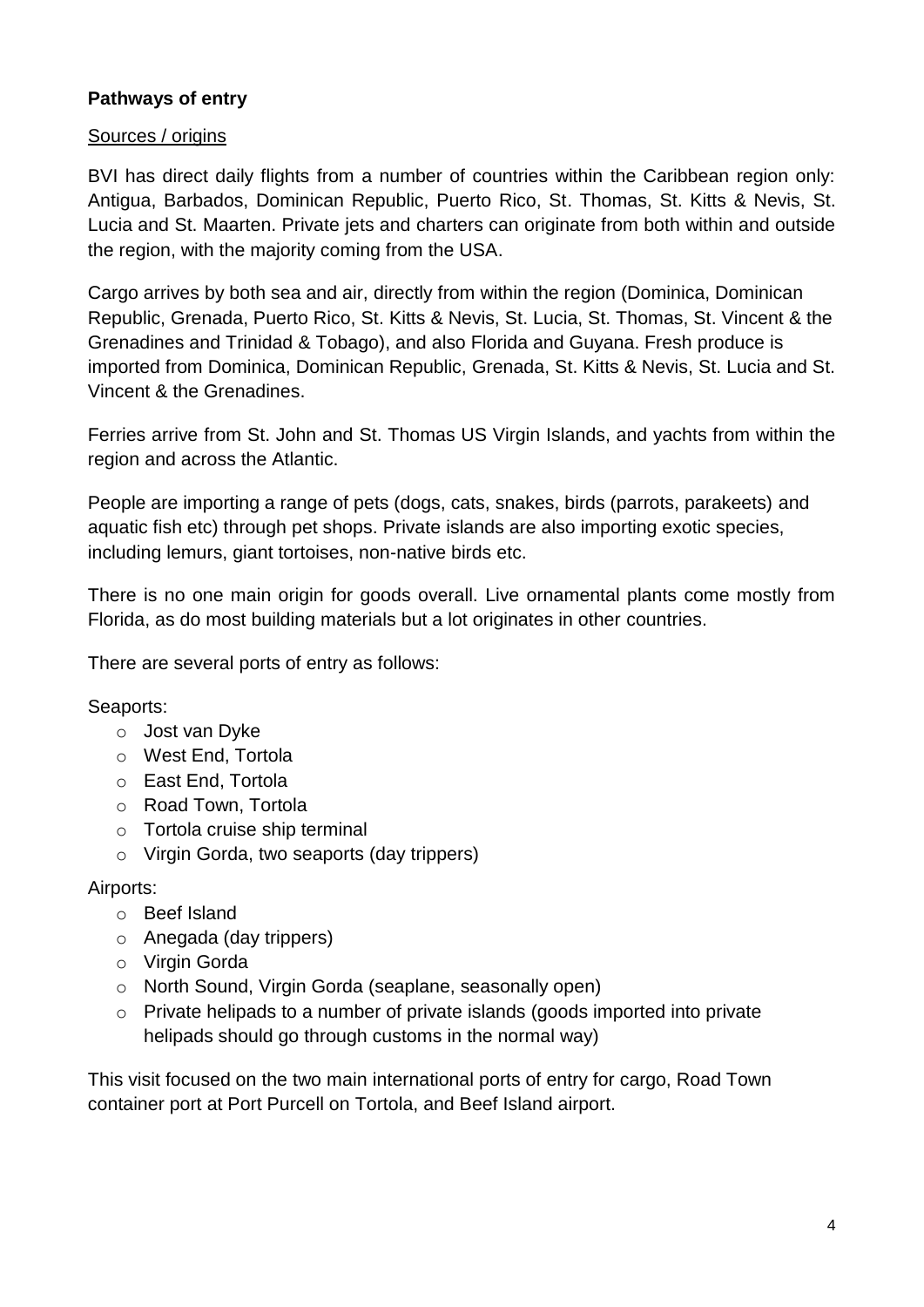# <span id="page-4-0"></span>Legislation

Appropriate plant health legislation is in place: plants must be treated in the country of origin, soil is permitted only under special conditions, they must have a phytosanitary certificate, and the importer has to give 48hrs notice of arrival. However, compliance is variable.

### <span id="page-4-1"></span>Pathway analysis

A pathway analysis was carried out for all 16 Overseas Territories, to assess the most likely pathway of entry of existing non-native species. The analysis was restricted to first records of new species from 1980 onwards, to exclude historical pathways related to patterns of original settlement no longer relevant. For BVI, 148 species are first recorded since 1980 with inferred pathways of entry as follows:

- Invertebrates, 37 species:
	- 86% introduced as contaminants, 57% of live plants, then of fresh produce, habitat & nursery material, and timber
	- 16% introduced as stowaways, mainly of shipping containers and vehicles
- Vertebrates, 8 species:
	- 75% introduced as pets
	- 25% introduced as stowaways (gecko and corn snake)
- Plant, 103 species:
	- 84% intentionally introduced, 58% as garden plants and the remainder for agriculture, amenity and forestry
	- 16% introduced as contaminants, of seed, nursery material and habitat material (eg sand, aggregate, composts).

These results make it clear that intentional imports are an important pathway for the introduction of non-native plants and vertebrates, while invertebrates mainly result from unintentional introductions as contaminants and stowaways. Live plants are implicated as a primary pathway both a potential weeds and also for infestations of new plant pests.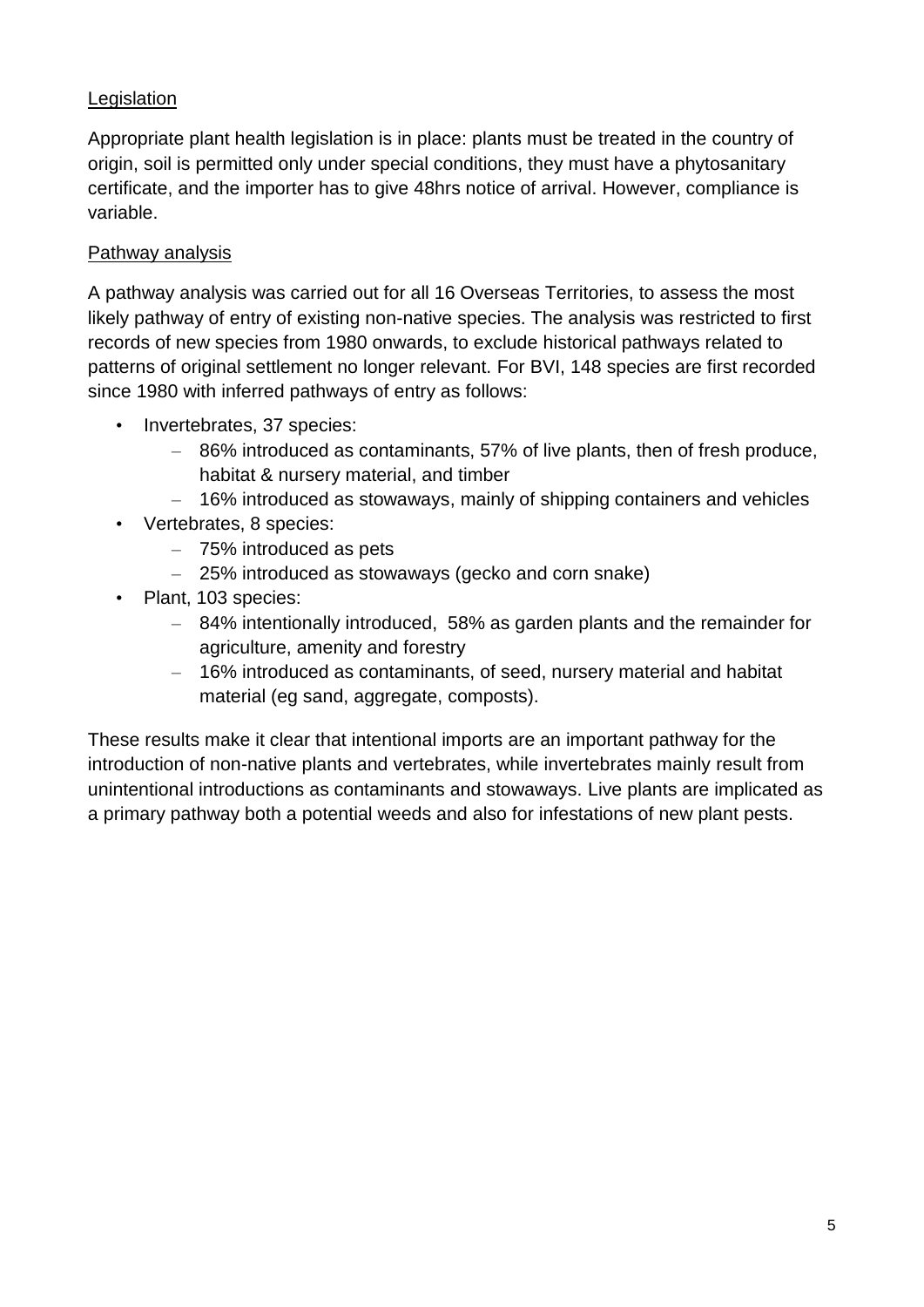### <span id="page-5-0"></span>**Observations**

## <span id="page-5-1"></span>**Ports of entry**

#### <span id="page-5-2"></span>Beef Island airport

Arriving passengers bring in fresh produce and this is without certification. Confiscations are primarily of mangoes which are prohibited imports, with the main countries of origin being St. Lucia, Dominica and St. Kitts and Nevis.

Up to 40 cartons of a range of fresh produce comes in as air cargo. Samples of 2 units per consignment are taken in the case of a known (and trusted) supplier, and of 1 unit per box in the case of an unknown supplier; these are very low sample rates. Cut flowers from Miami and South America are also imported and subject to visual inspection, but there is no standardised sample rate. Samples are bagged and sent to the Department of Agriculture offices for checking.

There are no dedicated biosecurity inspection facilities or equipment on site at the airport. This limits the extent of the inspection and consequently the confidence of the inspector in declaring the produce pest free.

No inspections were observed during the visit.

#### <span id="page-5-3"></span>Road Town container port

Approximately seven cargo vessels a month arrive from within the region (St. Vincent & the Grenadines and Dominica). Since the hurricanes this has risen from 5 a month, with two more vessels arriving on a monthly basis from Trinidad and Tobago and Dominica.

Only fresh produce and live plants are inspected. As at the airport, there are no inspection facilities or equipment on site, and no formal system for deciding the sampling rate. This is of particular concern in view of the greater quantities of fresh produce imported by sea and it is likely it compromises biosecurity.

Construction, building blocks and other materials are not checked by the DoA and it is believed not checked by anyone. This is of phytosanitary concern to the DoA and other agencies such as the National Parks Trust of the VI due to the risk of introducing invasive species such as the Giant African Snail, *Achatina fulica*, as well as being of wider biosecurity concern to other sectors due to the risk of introduction of a range of species, including but not restricted to ants, mosquitoes, vertebrates, spiders, flatworms, etc. that can escape into the wild and impact the native biodiversity.

Some general visual inspection of pallets and the area is done, but there is no formal monitoring protocol.

No inspections were observed during the visit.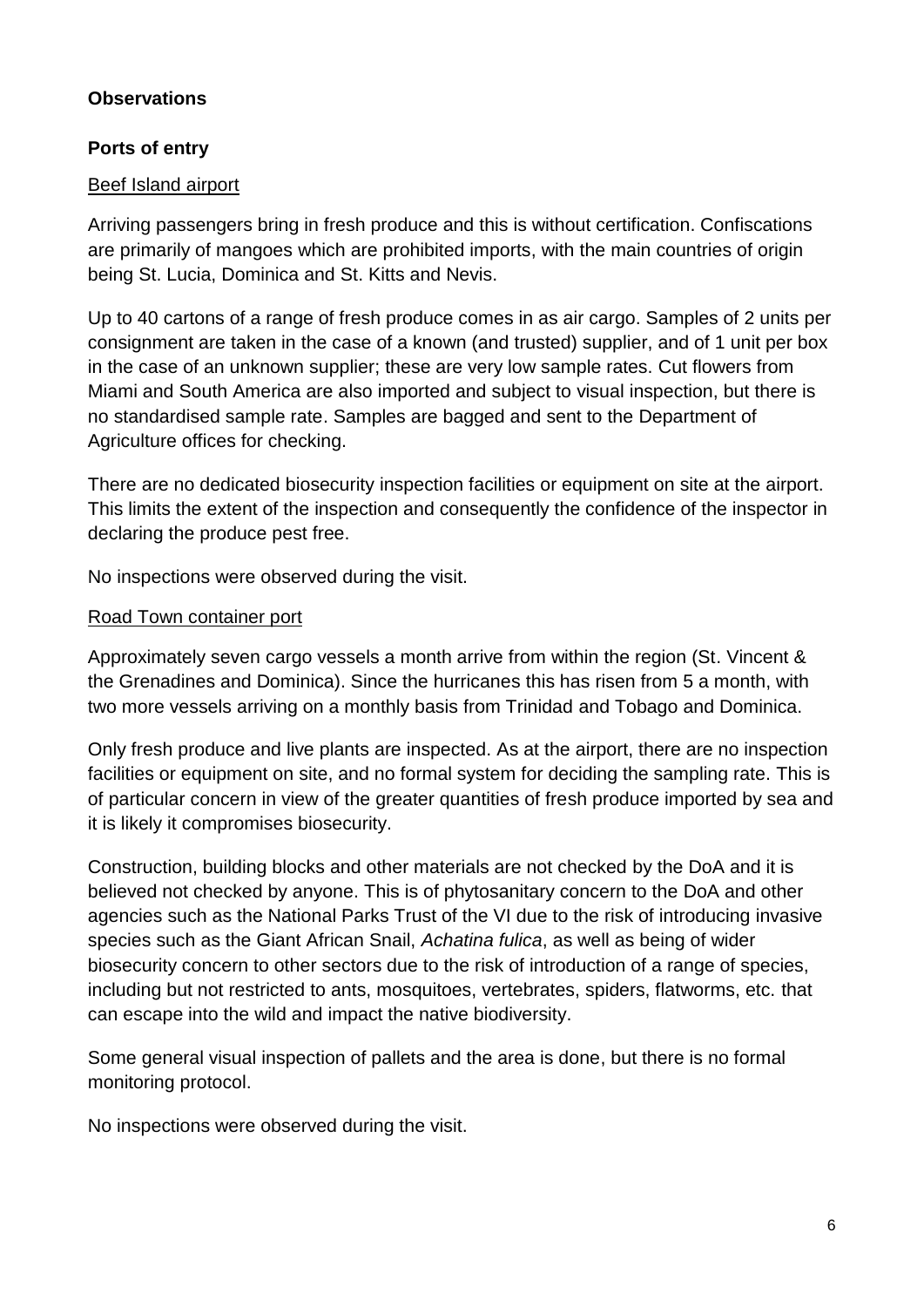## <span id="page-6-0"></span>**Plant nurseries**

Three plant nurseries were visited: Minine's Plants, Fort Garden Centre and Groundworks BVI.

Plants are imported with phytosanitary certificates from Florida (Minine's Plants and Groundworks BVI) or Puerto Rico (Fort Garden Centre and grass sod by Groundworks BVI). Minine's Plants will only import from registered nurseries, to ensure quality and reduce the risks of infestations. Fort Garden Centre routinely spray plants with a general insecticide on arrival. Owners of Minine's Plants and Groundworks BVI were particularly aware of the biosecurity risks and pest presence.

Plants inspected were generally clean and pest free, with the exception of some infestations of locally common pests. There were some examples of pests on recently imported plant material which are highly likely to have come in with the plants, from Florida, while other infestations are more likely to have developed post-importation. Examples of pests observed at the nurseries that are likely to have been introduced with imported plant material are the soft scale insect *Philephedra tuberculosa* infesting several potted green buttonwood *Conocarpus erectus* plants. The plants had been imported from Florida at Christmas 2017 and had been treated with a systemic insecticide. This is the first finding of *Philephedra tuberculosa* in BVI and it is a pest of ornamental plants and fruit crops (papaya). In addition, croton scale *Phalacrococcus howertoni* was found on imported croton and schefflera whitefly *Dialeurodes schefflerae* on schefflera.

The impression gained from all three nurseries is that this high-risk pathway is being managed responsibly.

# <span id="page-6-1"></span>**Plant pest surveys**

Dr Chris Malumphy carried out visual surveys for invasive alien pests at the three plant nurseries visited, Offices of the Department of Agriculture, Nanny Cay, Sage Mountain National Park and Road Town. The same localities had been surveyed pre-hurricanes Irma and Maria in February 2017.

Generally, there were much lower populations of most foliage-feeding insect pests, for example the majority of sea grape *Coccoloba uvifera* plants examined in 2017 had large populations of whitefly, scale insects, flatids, leaf miners and galls, whereas in 2018 the majority of the sea grape plants were clean. This is likely to be due to defoliation, felling of trees, dieback and mortality as a consequence of the hurricanes. One group of insects that appeared to be more abundant post-hurricanes was the Lepidoptera (butterflies and moths), and there were large populations of armyworms *Spodoptera* in Sage Mountain taking advantage of the new ground vegetation that appeared once the canopy had been removed and opened. Army worms *Spodoptera*, large cabbage white *Pieris brassicae* and other lepidopteran species were damaging vegetable crops. Termite nests also appeared more common (or at least more visible) due to the abundance of dead wood.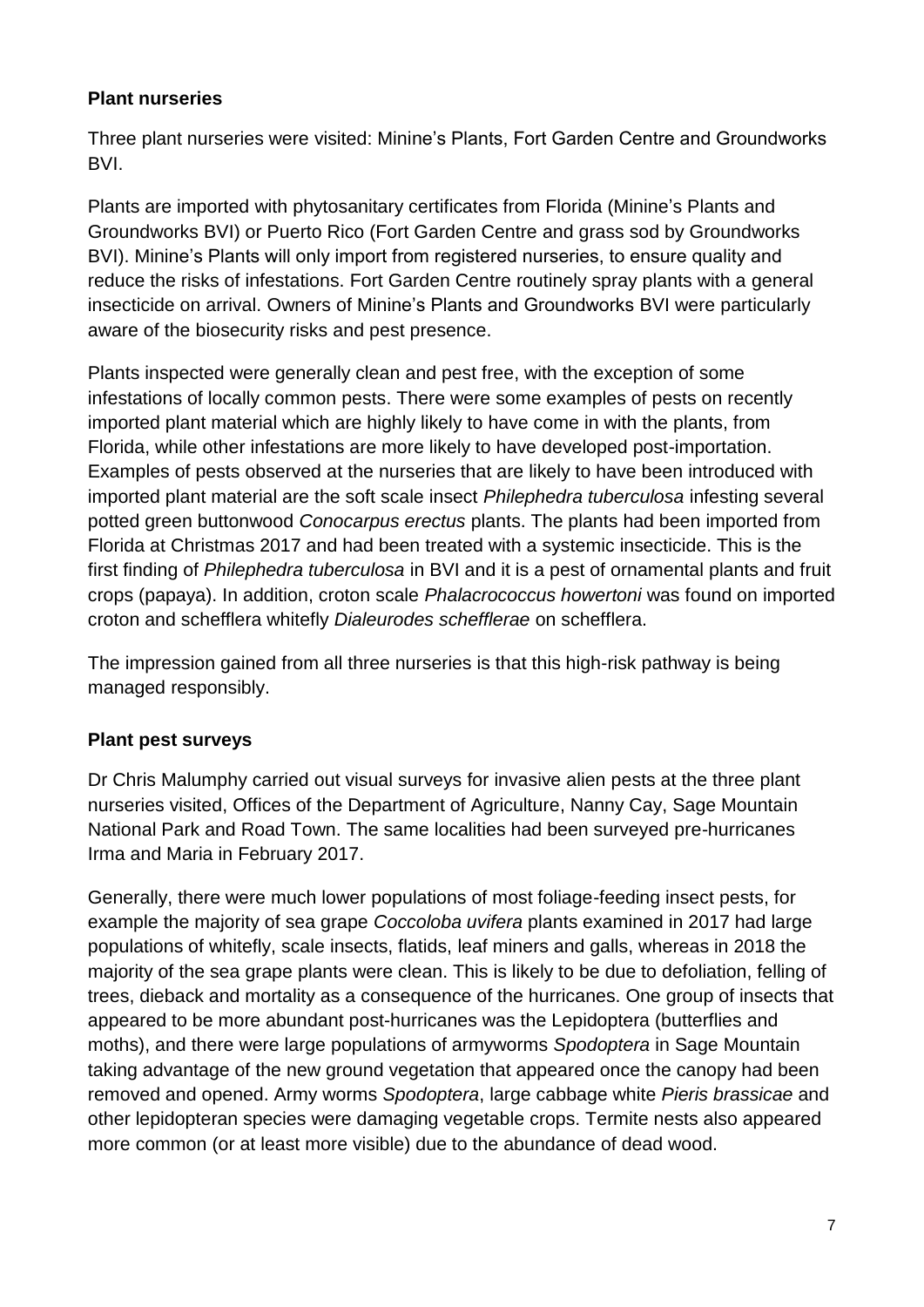One example of a plant pest that may have been introduced post-hurricanes was the Cardin's whitefly *Metaleurodicus cardini* which was found in Road Town near the Port infesting seagrape. The whitefly is polyphagous and has been recorded on host plants assigned to at least 15 plant families, including some crop (citrus, guava, soursop) and ornamental plants.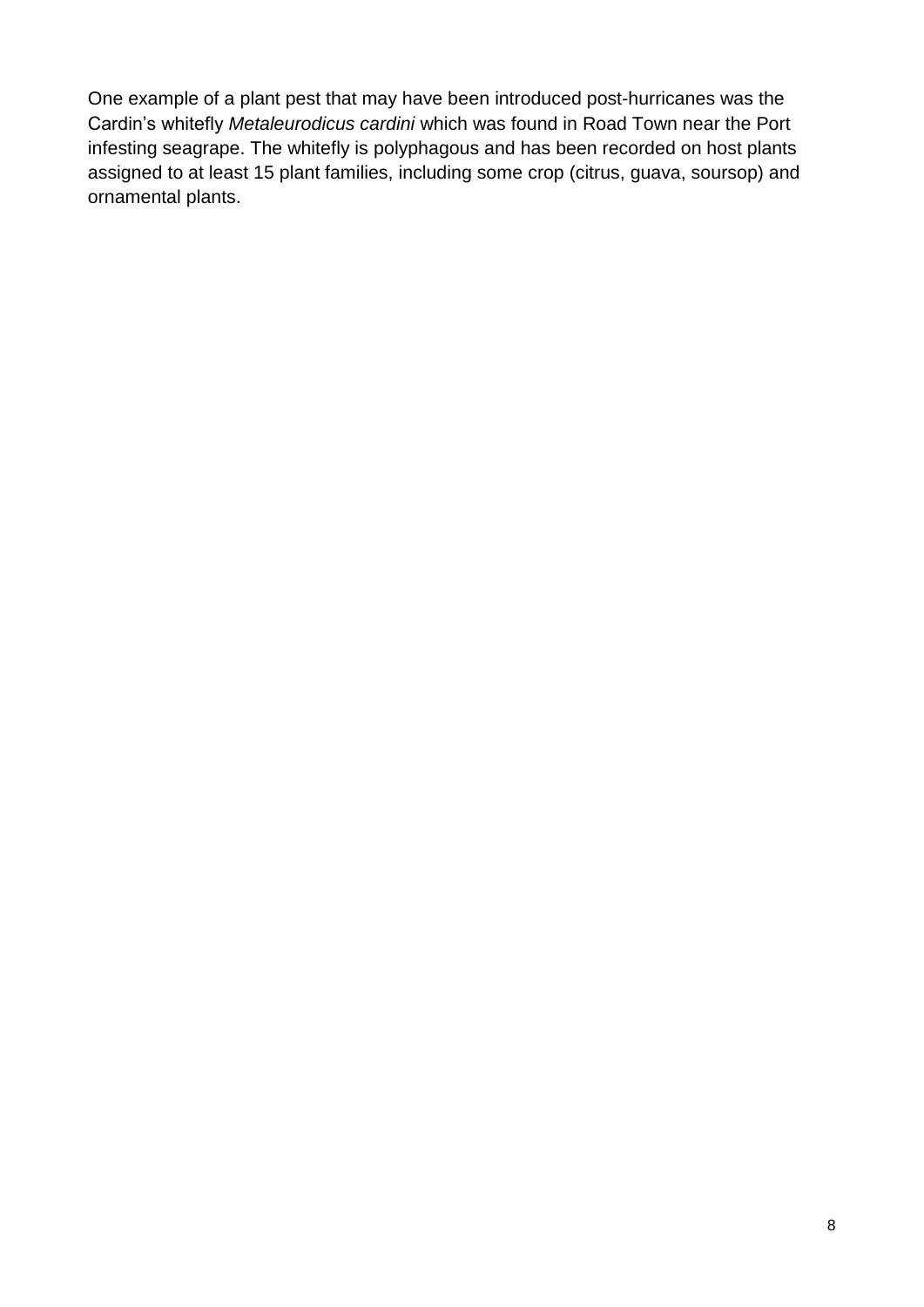## <span id="page-8-0"></span>**Strengths and weaknesses of the current system**

#### <span id="page-8-1"></span>**Strengths**

Overall, the following strengths of the current system were identified:

- There is a good working relationship between Customs and the DoA.
- There is also a good relationship between the DoA and private nurseries and frontline stakeholders.
- Adequate legislation is in place, although only for phytosanitary risks of agricultural concern.
- An Agricultural Officer is present during operational hours for both airport and container port.
- Biosecurity work is being guided by the FAO Manual on Plant Quarantine Inspection Procedures (2001).
- Data is routinely collected on interceptions.
- Regional training is available for plant health inspectors, and one person from BVI can attend. The training includes annual updates.
- Most imported produce comes in with 48 hours' notice with phytosanitary certificates, and from known suppliers.
- Known and trusted nurseries are used for sourcing the plants in Florida and Puerto Rico. In the case of Minine's Plants, the same nursery has been used for 15 years.
- Known and trusted suppliers are also mainly used for large consignments of fresh produce.
- The owner of Minine's Plants is actively promoting the use of native species in place of imported.
- Nursery owners appear to be aware of the procedures and the biosecurity risks. Importation of plants is done in compliance with regulations.
- Nursery owners also appear to be very knowledgeable about any pests detected and their management, particularly the owners of Minine's Plants and Groundworks BVI. Groundworks BVI no longer imports certain plant species as they have found them to be high risk for infestations.
- The DoA has an affiliation with Fera Science Ltd for the pest identification service.

#### <span id="page-8-2"></span>Gaps and weaknesses

The main gaps and weaknesses of the current system are summarised as follows:

- There are no facilities or equipment for biosecurity inspections at the ports of entry. This limits the extent of possible inspections.
- There are no detailed inspection protocols or procedures to guide inspections.
- Only plant material (live plants and fresh produce) are being inspected. Other goods and commodities such as construction materials, sand, aggregate, timber, vehicles or personal goods, are not subject to any formal inspections or checks.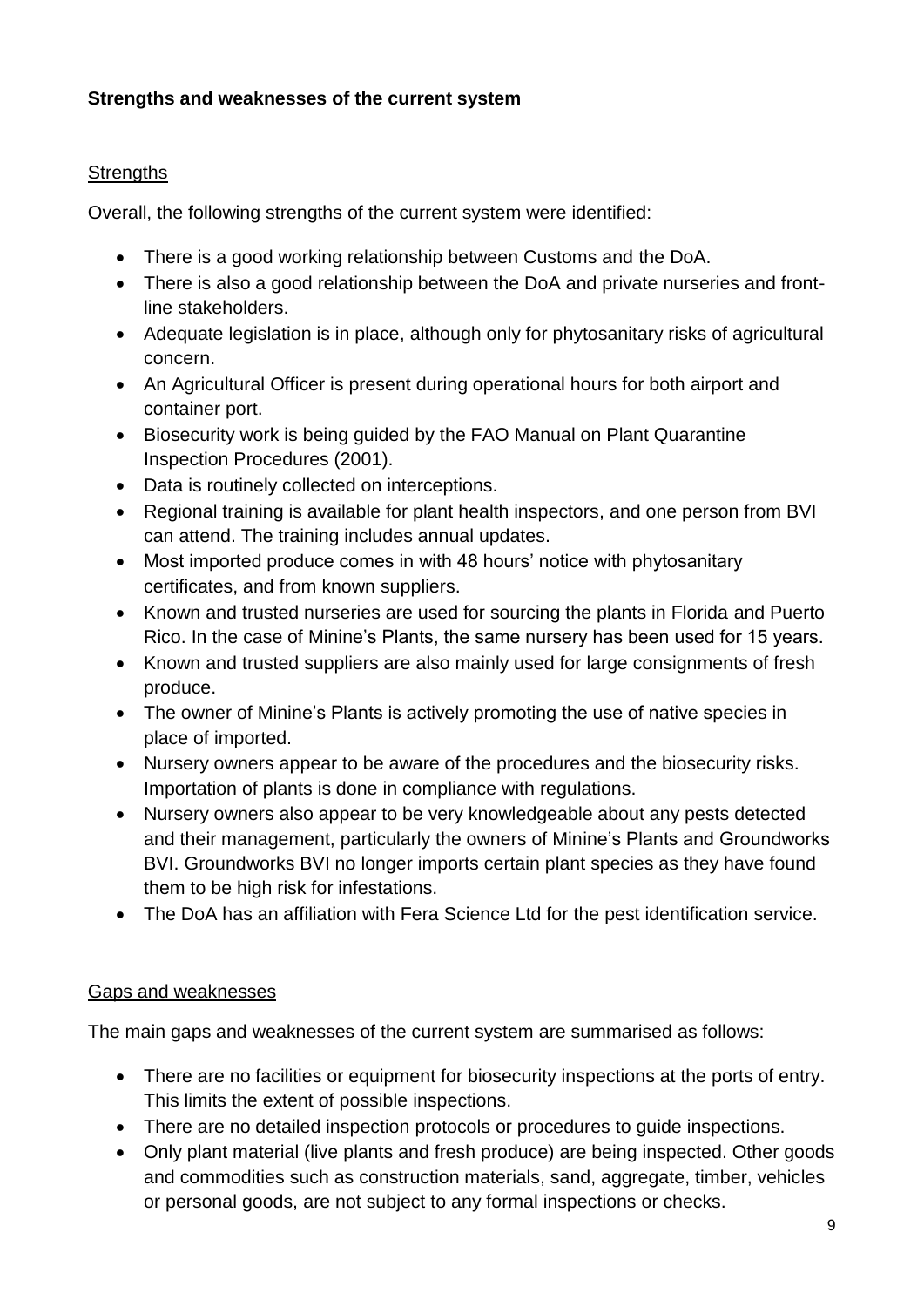- There is no list of specific target pests and expected pathways of entry. Inspections are therefore unfocused and the system is not as cost-effective as it should be.
- There is a heavy dependence on activities focused at the border, with relatively little biosecurity carried out pre-border or post-border.
- Biosecurity is limited to agricultural pests and is not extended to non-native potentially invasive species of concern to the environmental sector.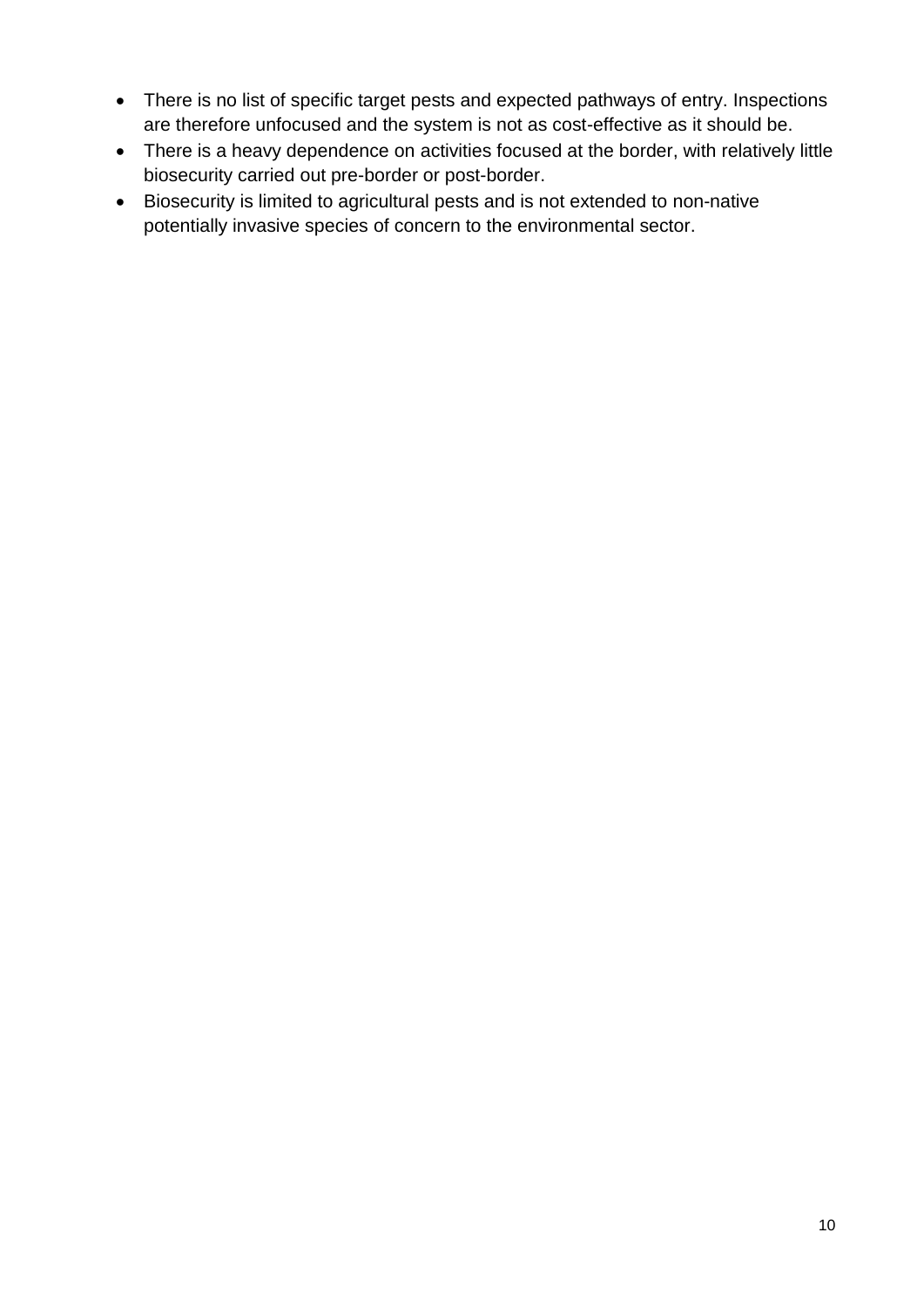## <span id="page-10-0"></span>**Recommendations**

In order to address the identified gaps and strengthen the biosecurity system the following recommendations are made.

#### <span id="page-10-1"></span>Border facilities and procedures

*Recommendation 1. The Agricultural Officers at international ports of entry should be equipped with a simple inspection bench and collecting kit:*

- *White tray*
- *Hand lens*
- *Knife, to cut produce for inspection*
- *Ziplock plastic bags*
- *Plastic vials with 70% alcohol*
- *Small brushes and forceps for collecting insects*
- *Pyrethroid spray*

*The bench can be folding for easy storage when not in use.*

*Recommendation 2. The Border Inspection Points (BIP) should also be equipped with a suitable bin for disposal of biosecurity waste, and a protocol developed for final disposal of biosecurity waste.*

*Recommendation 3. A list of non-native potentially harmful species and identification guides should be developed to guide inspections. The horizon scanning exercise will provide data to initiate this.*

*Recommendation 4. Sample rates for consignments of fresh produce should be formalised, based on ISPM No. 31, Methodologies for Sampling of Consignments, 2009. (St Helena has developed sampling tables based on ISPM No. 31 modified for relatively small quantities comparable with the lower end of quantities imported into BVI and could be used, see Annex 3 and 4.)*

*Recommendation 5. Simple protocols or SOPs should be developed into a checklist to cover the normal operating procedures undertaken at the BIPs: inspection of fresh produce, inspection of live plants, inspection of cut flowers, routine monitoring of the port areas, inspection of shipping containers, etc. These will form part of the pathway action plans for which technical assistance will be given following the horizon scanning exercise.*

*Recommendation 6. St. Vincent & the Grenadines is donating 800 fruit trees of mixed types for post-hurricane recovery. It is recommended that the varieties are restricted to no more than three to facilitate import risk assessment, and that the trees are treated and cleared pre-border by an officer from the DoA before departing St Vincent & the Grenadines.* 

*Recommendation 7. Unloading of containers and cargo at the port should wait until the relevant staff are present, with a specific protocol for perishable goods. (A concern*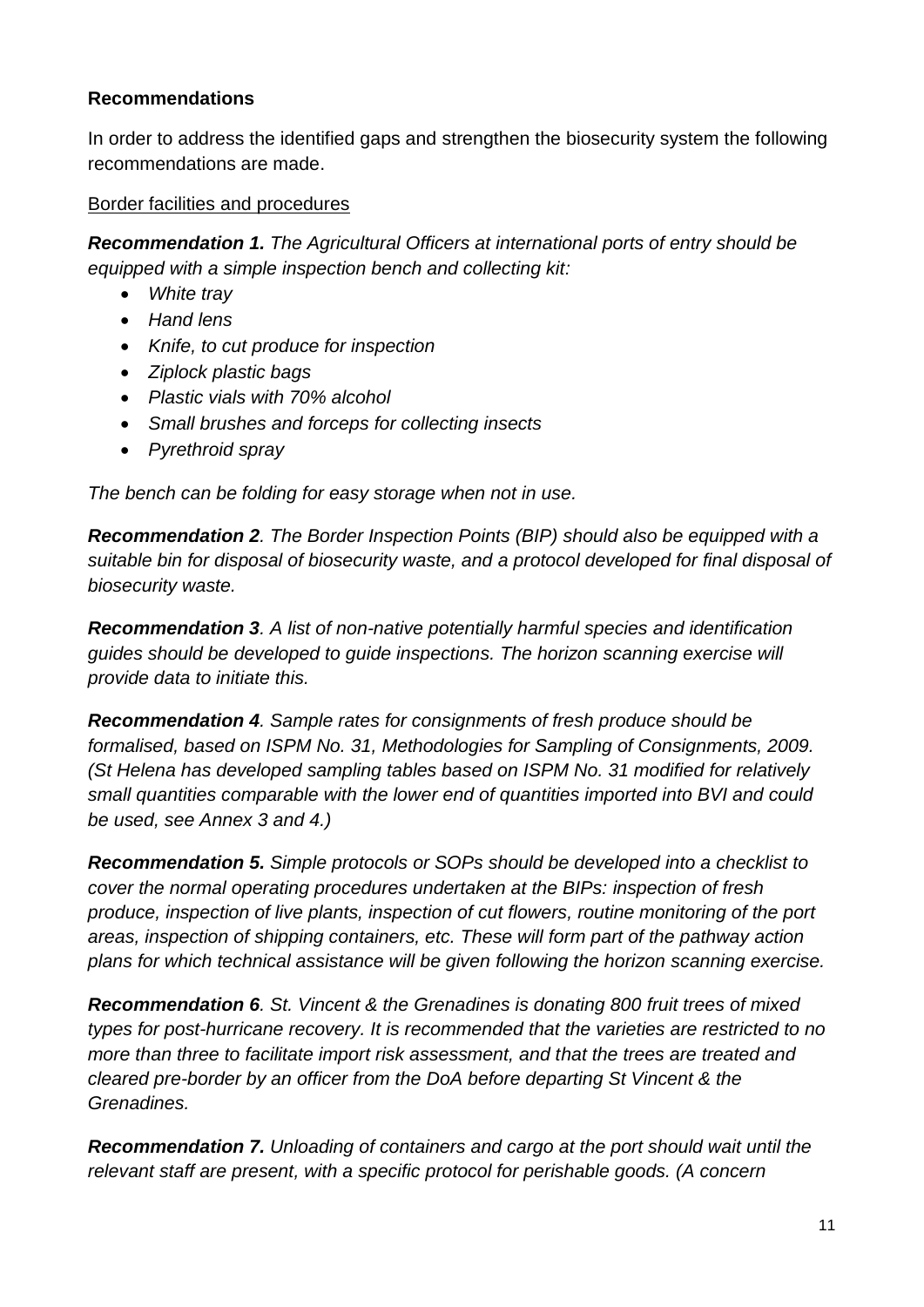*expressed by the Ports Authority was what to do if pests are intercepted in the container port at times or locations when the Agricultural Officer is absent.)*

*Recommendation 8. Routine surveys should be initiated at ports of entry on a monthly basis to check for signs of new plant species, snails or other non-native species. If possible, monitoring devices such as breeze blocks filled with crumpled paper should be placed at the perimeters to act as insect harbourages.* 

## <span id="page-11-0"></span>Awareness raising

*Recommendation 9. A formal pest reporting system should be established and actively publicised so that nursery owners, together with gardeners, farmers and other members of the public, can report new species encountered. This can take the form of public awareness focusing on some key easily identifiable species (such as the Giant African Land Snail), with a contact number.* 

*Recommendation 10. Awareness of the risks of introduction of non-native species should be raised through a public awareness programme. The general public can be the eyes and ears working to protect BVI from new invasive species. The programme can include posters, radio and leaflets targeted at key stakeholders. Messages should be phrased positively, include information on examples of the economic and environmental impacts of invasive species, and actively encourage famers, gardeners, hikers etc to watch out for new species and report them through the pest reporting system. Examples of topics to be covered include:*

- *How to source pest-free building materials*
- *How to source pest-free blocks*
- *How to import a vehicle free from pests*
- *How to import pest-free fresh produce*
- *How to import live plants*
- *How to check your goods on arrival for problems, and what to do if you find anything*
- *Pest alerts about new non-native species*
- *The pest reporting system contact details (Recommendation 9)*

*Recommendation 11. Stevedores and other port workers involved in handling blocks, construction materials and vehicles at the container port should be given basic training in invasive species, pest awareness and reporting. A dedicated Agricultural Officer can be assigned to oversee this operation. As no inspections are made on goods other than fresh produce and live plants, this biosecurity risk is not currently being addressed.* 

*Recommendation 12. Budgetary provision should be made for placing of posters at the airport and sea ports to advise arriving passengers of biosecurity issues.*

*Recommendation 13. Importers such as supermarket owners / operators should be informed and made aware of the potential pest risks associated with imported fresh produce, so that they can respond to DoA in the event of encountering infested produce.*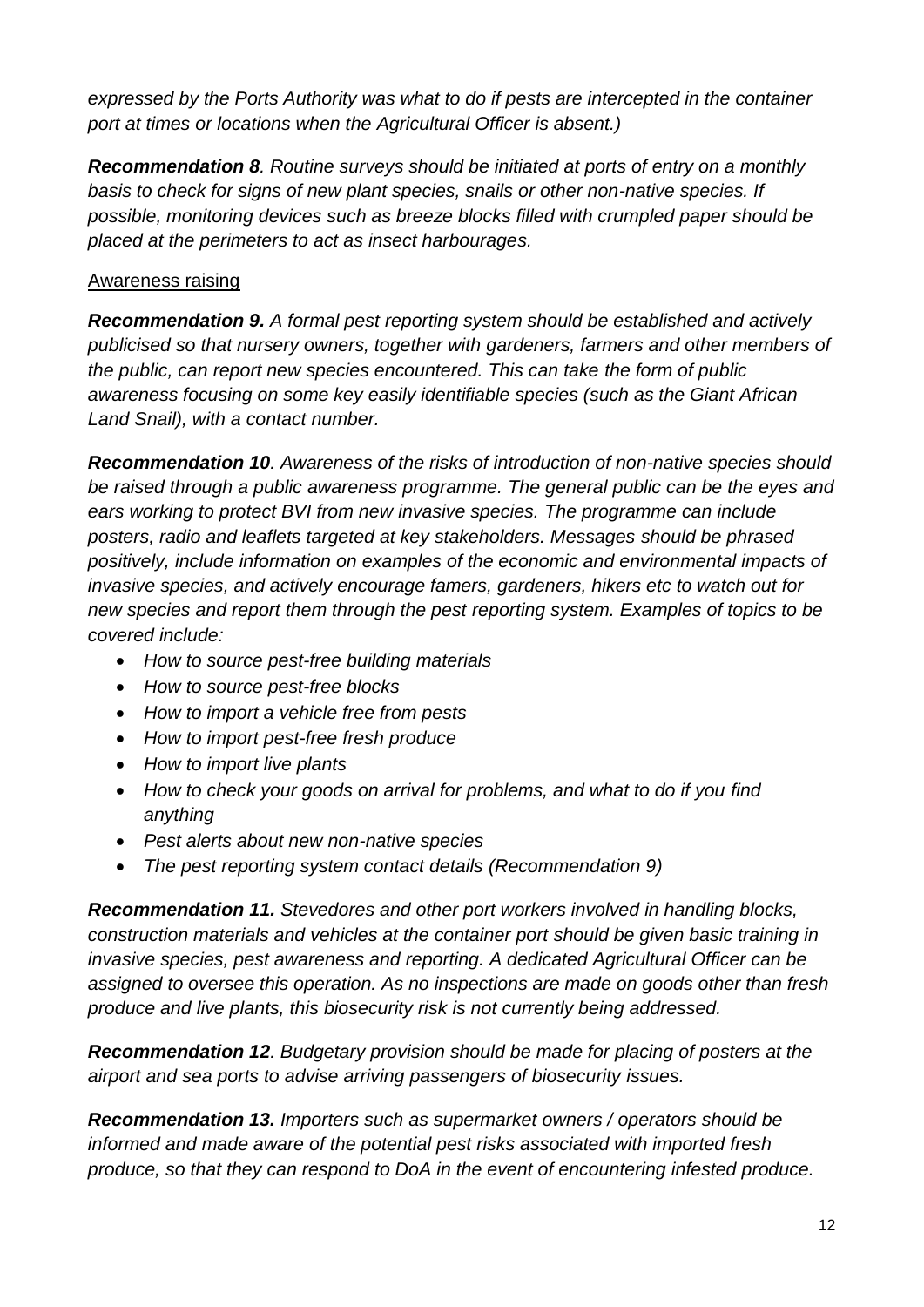#### <span id="page-12-0"></span>Data and sharing information

*Recommendation 14. It is recommended that information on pest and weed presence and potential new threats is routinely shared between relevant agencies, for example the National Parks Trust of the Virgin Islands (NPTVI), Conservation and Fisheries Department (CFD) and DoA:*

- *New pest records*
- *Species of concern whose import should be regulated (all taxa)*
- *New species to BVI for which import licences are requested*
- *Proposed biological control agents*

*This could take the form of a shared database linked to the pest reporting system (Recommendation 9) to provide real time information about pest presence.* 

*Recommendation 15. The database of interceptions should include the following additional data for each interception:*

- o *A unique reference number, to allow tracking of the sample from consignment to lab*
- o *Importers details, to allow passenger profiling.*

*Recommendation 16. An appropriate reference collection should be compiled to assist identification of non-native species both in the field and intercepted at the BIP, with identification of the lead agency responsible. The collection may be photographic, preserved specimens, or both.*

*Recommendation 17. It is recommended the DoA in collaboration with NPTVI and CFD investigate potential collaboration between the University of Puerto Rico and the Florida Department of Agriculture and Consumer Services, in order to identify new pests on the horizon and develop management strategies which embrace potential pests that threaten biodiversity as well as agriculture. (Further information will be available from the horizon scanning exercise.)*

*Recommendation 18. It is recommended that DoA regularly visit the Plant Industry Pest Alerts to be forewarned of new plant health threats in the region.*

*Recommendation 19. The environment sector should compile a list of key native and threatened plant species that should be regulated due to risks of hybridisation and native species associated pests for use by DoA when screening import licence requests.*

#### <span id="page-12-1"></span>For long-term action

*Recommendation 20. Import risk assessments should be carried out for all proposed importations of plant material and fresh produce to identify high risk pathways. For example, there is currently an outbreak of the invasive species* Helicoverpa armigera *(Lepidoptera) in Brazil.* 

*Recommendation 21. DoA should have the legal capacity to charge for import licencing and impose fines and penalties in case of non-compliance.*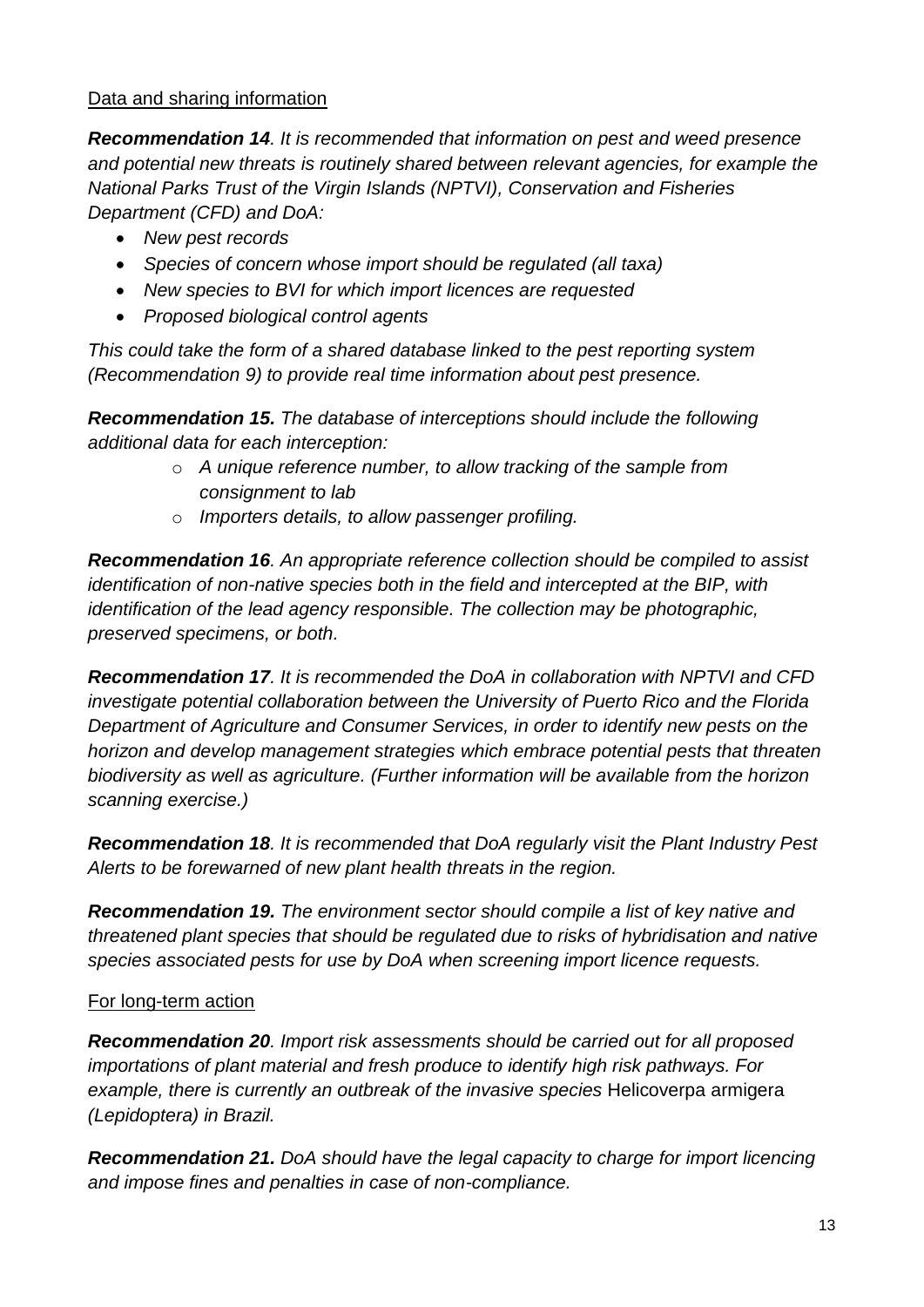*Recommendation 22. An x-ray scanner should be procured for remote checking of baggage and cargo by Customs at the airport. This will assist in the detection of organic matter, both controlled drugs and items of biosecurity concern.* 

*Recommendation 23. The DoA should have annual in-house training in biosecurity for all front-line staff. It is recommended that other front-line agencies such as Customs and Ports Authority are involved.* 

*Recommendation 24. The NPTVI and CFD and other environment sector stakeholders should also receive annual training in invasive species and biosecurity in environment.*

*Recommendation 25. It is recommended that the baseline on existing native and nonnative terrestrial and marine flora and fauna is expanded in a form available to all appropriate parties. Information collected as part of Environmental Impact Assessments needs to be collated.* 

*Recommendation 26. It is recommended that DoA staff are present at ferry terminals at (at least) peak times to ensure inspection of imported goods by this route.* 

<span id="page-13-0"></span>*Recommendation 27. It is recommended that BVI develop a comprehensive biosecurity framework in order to protect the Territory against the risks posed by invasive non-native species (terrestrial and marine flora and fauna) which threaten agricultural production, the environment, fisheries, and public health.*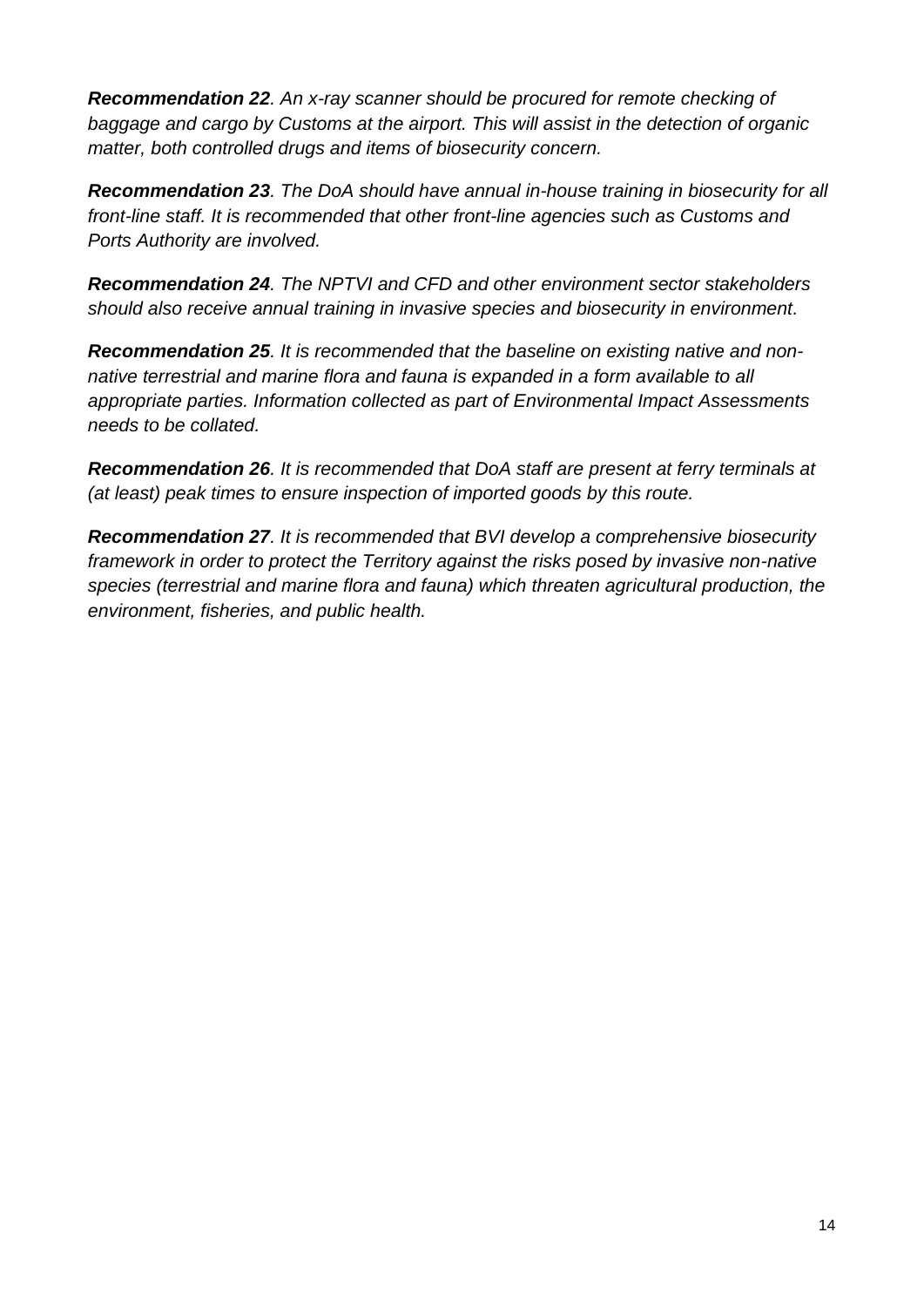# **Discussion**

The good working relationship between the DoA and Customs is a huge asset for biosecurity, as is the fact that DoA staff are present at the international ports of entry as a matter of course. However, the lack of dedicated facilities compromises their ability to deliver effective biosecurity as staff do not have a place to adequately inspect produce or plant material. Basic equipment required (inspection bench and collecting kit) could be acquired for a relatively low cost and yield huge potential benefits in terms of preventing the arrival of new pests and diseases and protecting the agricultural sector (FAO Manual on Plant Quarantine Inspection Procedures (2001)). While the FAO Manual is excellent for general guidelines, it does not include specific details of sampling rates, or priority pest lists. Provision of basic facilities should therefore be accompanied by the development of simple practical inspection protocols for the range of risk-goods.

Commodities such as building blocks, timber and construction materials all present a risk of introduction of plant pests, weed seeds and exotic vertebrates, as do shipping containers themselves and packaging materials such as dunnage. The DoA does not have the resources to expand their activities across all these commodities and currently no inspections or checks are made. This is a big gap in the countries defence from invasive non-native species and is of considerable concern. Engaging other agencies, port workers and the general public to be eyes and ears will raise awareness of the issue in-country as well as providing a valuable addition to border control.

The JR O'Neal Botanic Garden is setting up a nursery to grow local plant species, for both the Gardens and to supply locally. Locally produced plants present minimal biosecurity risk compared with imported plant material and such activities should be promoted.

There is evidence that at least three species of economically and socially harmful pests may have been introduced on plant material post-hurricane. This is despite the nurseries involved importing material in a very responsible manner. Even with pre-export inspections and inspections on arrival, pests can slip through as early stages of many species can be inconspicuous. It is a feature of invasive non-native species that they may not be noticed for a long period, often years, after arrival in a new country, so it is not possible to be confident that there are no more new species introduced to BVI since the hurricane. Engagement of the public and establishment of a pest reporting system will assist in detecting such species.

The project *Tackling Invasive Non-Native Species in the UK Overseas Territories* will be working with all six Caribbean Overseas Territories to carry out a horizon scanning exercise in May 2018. The aim of horizon scanning is to predict the likelihood of the arrival and establishment of new non-native species that are most likely to impact on biodiversity and ecosystems or impact socio-economically (agricultural production, livestock and public health) in the next 5-10 years. The work covers all three environments (terrestrial, freshwater (where relevant) and marine) and also all species across the taxonomic spectrum (invertebrates, vertebrates and plants), with the exception of human, plant and animal pathogens. A summary of horizon scanning is given in Annex 5.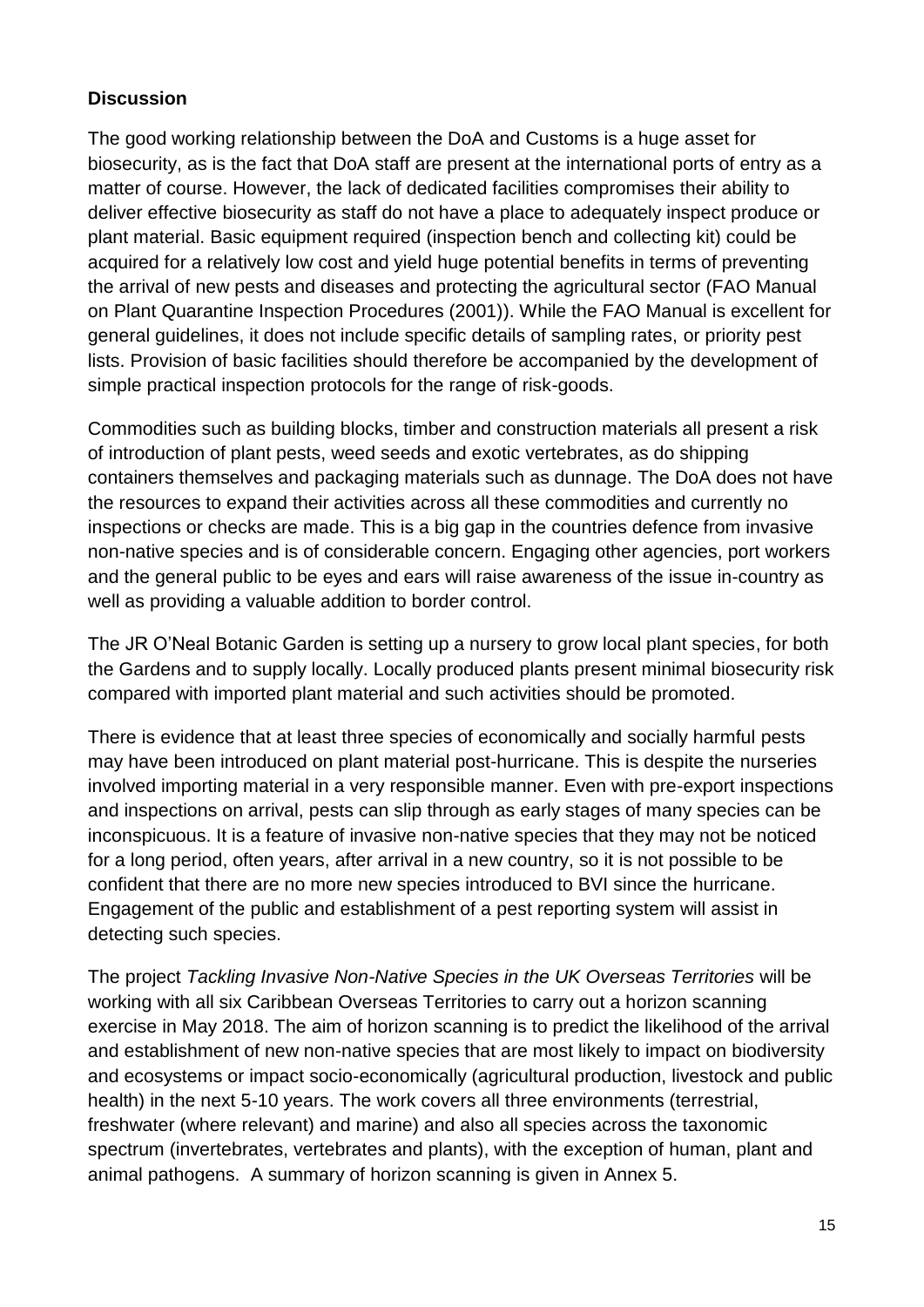Being able to predict which damaging species are most likely to arrive in the next 5-10 years and by which pathways allows resources to be targeted strategically at these pathways. It allows limited resources to be allocated very cost-effectively.

Following the horizon scanning workshop, the NNSS will assist BVI in the development of pathway action plans to mitigate the identified risks, increasing BVIs capacity to address the risk of arrival of new potentially harmful non-native species.

It is important to note that the recommendations outlined above are primarily aimed at the mitigation of biosecurity risks during the post-hurricane recovery period, with 19 of the total 27 recommendations being for immediate application. Development of a comprehensive biosecurity framework for the Territory is a longer-term activity. It is strongly recommended as implementing good biosecurity is widely acknowledged as being the most cost-effective means of minimising the risk of introduction of new potentially harmful non-native species is minimised.

## <span id="page-15-0"></span>**Acknowledgments**

<span id="page-15-1"></span>I would like to express my thanks to Arona Fahie-Forbes for her time and attention throughout the visit, and also to Nancy Woodfield Pascoe and Tessa Smith-Claxton. Rauel Fahie, Michelle Brewley, Jennifer King, Chantel Scatliffe, Natasha Harrigan and Ronnie Thomas all provided invaluable assistance. A big thank you to Dr Pickering and Mr Berkeley-Smith for meeting with us. I would also like to thank the nursery owners for their willingness to allow us to inspect their nurseries and provide us with information. Finally, many thanks to the participants of the two meetings for their very useful contribution to the visit.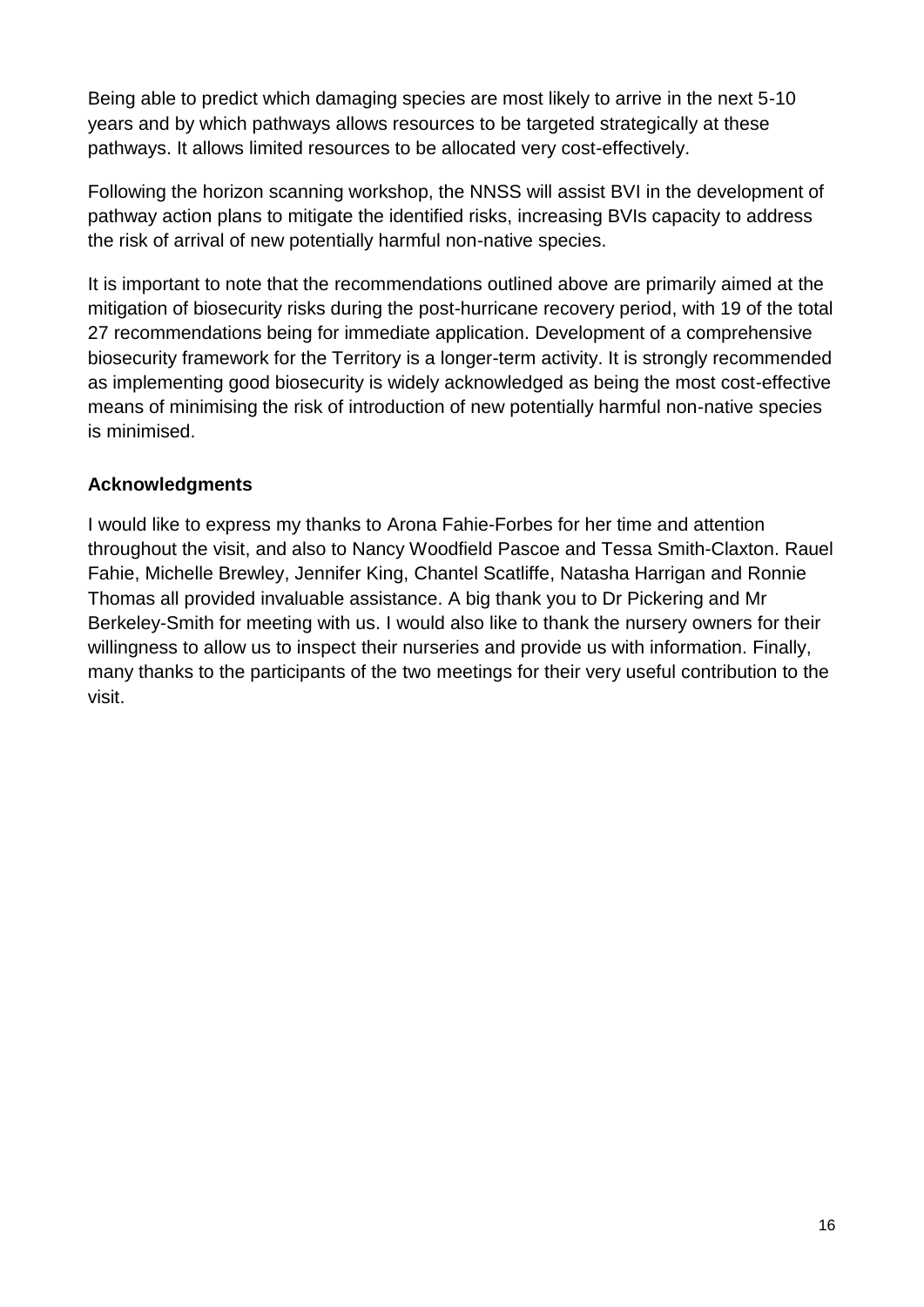# **Useful links**

NNSS Overseas Territories Plant Pest Fact Sheets: <http://www.nonnativespecies.org/index.cfm?pageid=609>

EPPO templates for Pest Alerts: [https://www.eppo.int/PUBLICATIONS/poster\\_templates/poster\\_templates.htm](https://www.google.com/url?q=https%3A%2F%2Fwww.eppo.int%2FPUBLICATIONS%2Fposter_templates%2Fposter_templates.htm&sa=D&sntz=1&usg=AFQjCNEwQ8_rx8YiE64f0h7h2wRCQzaNnA)

Useful link for horizon scanning for the Caribbean UKOTs – Plant Industry Pest Alerts in Florida: [https://www.freshfromflorida.com/Divisions-Offices/Plant-Industry/Plant-Industry-](https://www.freshfromflorida.com/Divisions-Offices/Plant-Industry/Plant-Industry-Publications/Pest-Alerts)[Publications/Pest-Alerts](https://www.freshfromflorida.com/Divisions-Offices/Plant-Industry/Plant-Industry-Publications/Pest-Alerts)

Biosecurity St Helena, link for protocols, Manual of Inspection Procedures, Import Health Standards, etc:<http://www.sainthelena.gov.sh/st-helena-biosecurity-service/>

Pacific Islands Ecosystems at Risk risk assessment pages: <http://www.hear.org/pier/wra.htm>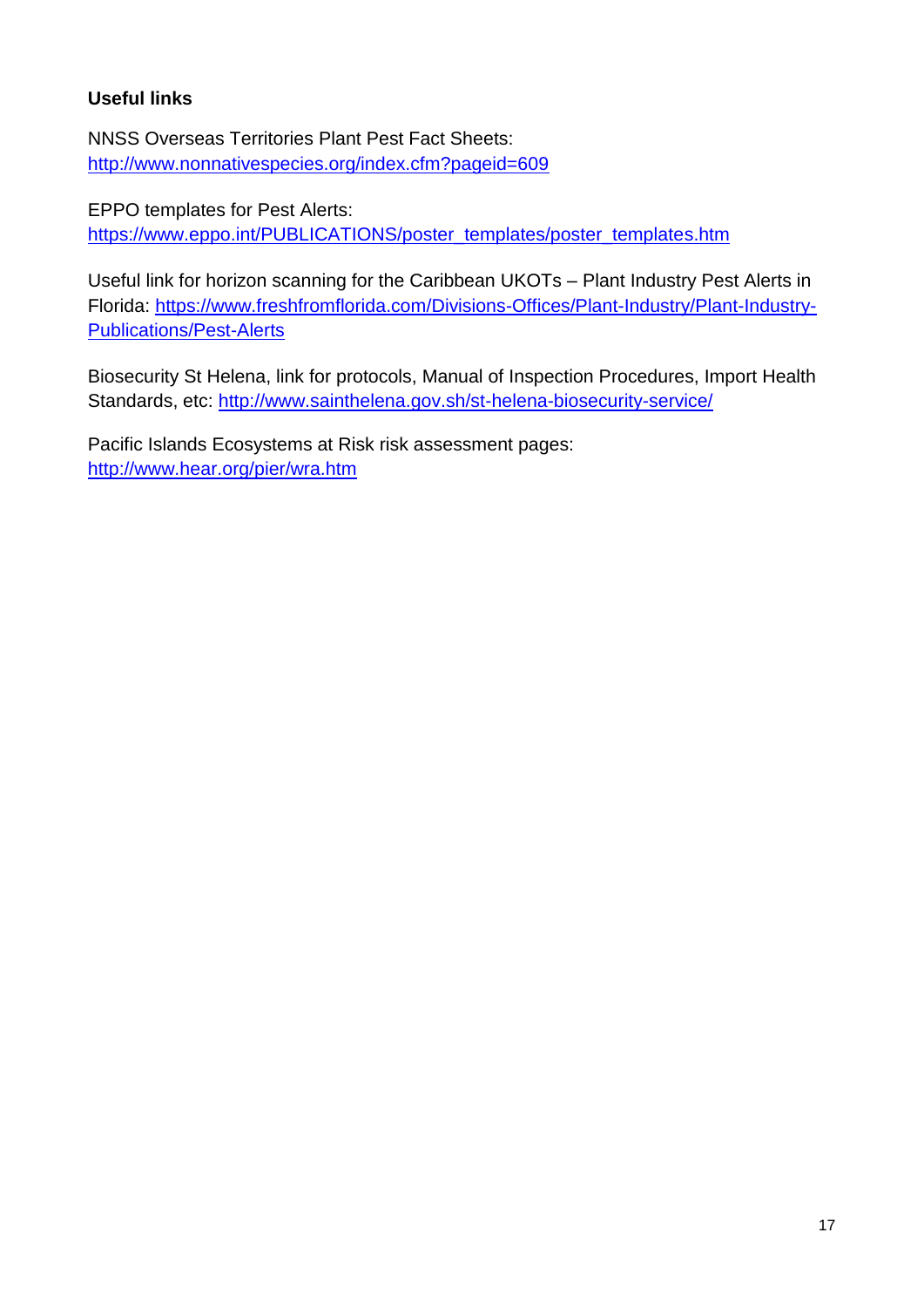# <span id="page-17-0"></span>**Annex 1. Programme of activities**

| Mondays 19th               | Introductory meeting, presentations and discussion<br>Meeting with Nancy Pascoe, Tessa Smith-Claxton and Arona Fahie-<br>Forbes to discuss the work plan<br>Meeting with Customs (Commissioner for Customs, Assistant |
|----------------------------|-----------------------------------------------------------------------------------------------------------------------------------------------------------------------------------------------------------------------|
| Tuesday 20 <sup>th</sup>   | Commissioner and Jennifer King) to arrange border visits<br>Airport: meeting with Jennifer King, customs officer and Rauel Fahie,<br>DoA.<br>Visit to Minine's Plants nursery                                         |
|                            | Visit to Fort Garden Centre nursery<br>Visit to the offices of the Department of Agriculture                                                                                                                          |
| Wednesday 21 <sup>st</sup> | Container port: meeting with Jennifer King and Michelle Brewley, DoA.<br>Visit to Groundworks BVI nursery<br>Visit to Nanny Cay                                                                                       |
| Thursdays 22 <sup>nd</sup> | Visit to the JR O'Neal Botanic Gardens, with Natasha Harrigan,<br><b>NPTVI</b>                                                                                                                                        |
|                            | Visit to Queen Elizabeth II National Park, with Natasha Harrigan,<br>NPTVI.                                                                                                                                           |
|                            | Radio interview with Esther Durand, BVI News<br>Courtesy meeting with Deputy Premier Dr the Hon. Kedrick Pickering<br>and the Permanent Secretary of MNRL Mr Ronald Berkeley-Smith                                    |
| Friday 23rd                | Meeting to report back, present and discuss the draft<br>recommendations<br>Finalisation of draft report                                                                                                              |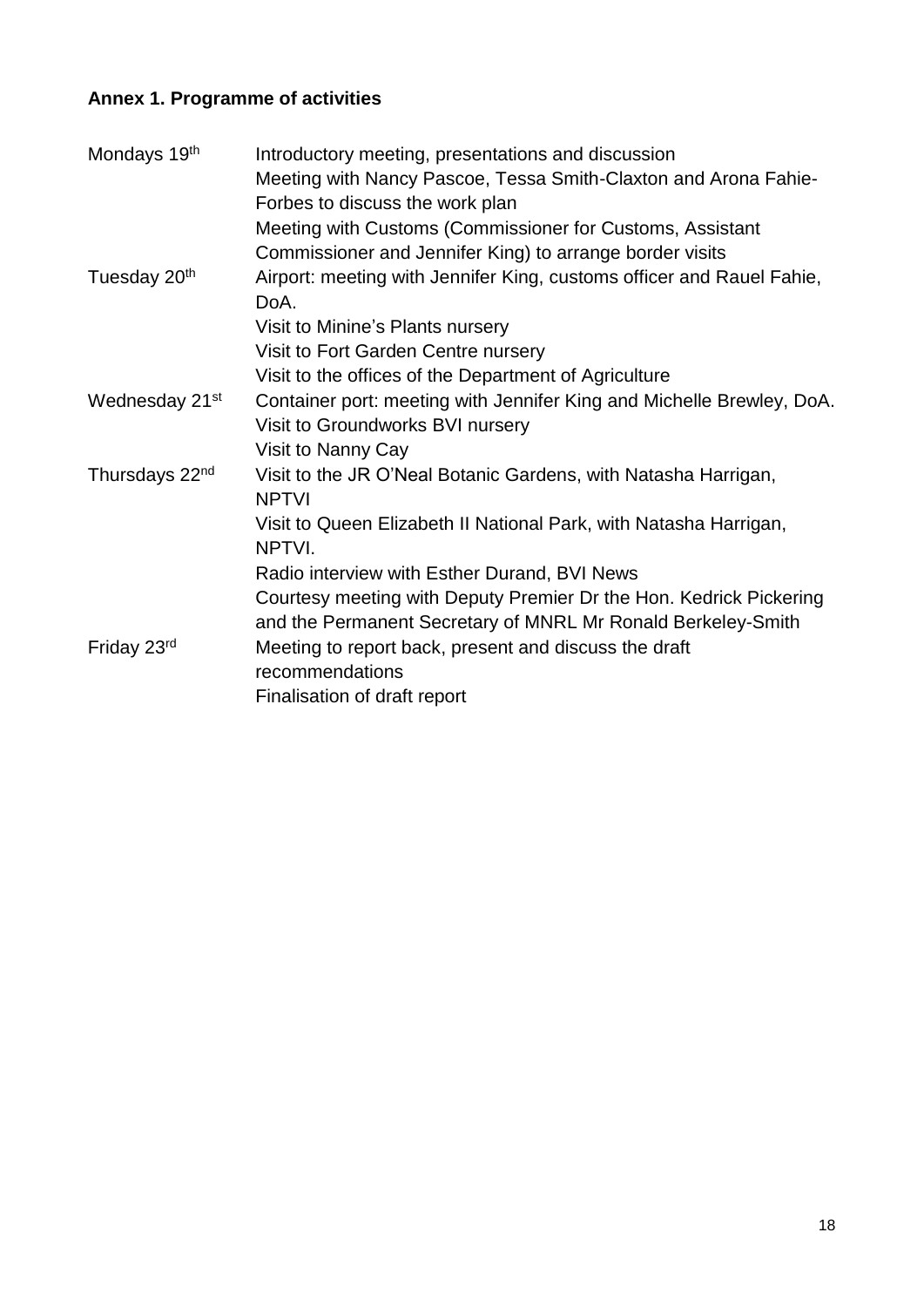# <span id="page-18-0"></span>**Annex 2. Participants at the meetings.**

Table 1 Introductory meeting Monday 20<sup>th</sup> February

| <b>Name</b>                | <b>Agency</b>                                |
|----------------------------|----------------------------------------------|
| Latisha Martin             | Department of Agriculture                    |
| <b>Rauel Fahie</b>         | Department of Agriculture                    |
| <b>Orville Clark</b>       | Department of Agriculture                    |
| <b>Denzil Daniel</b>       | Department of Agriculture                    |
| Nadya George               | Department of Agriculture                    |
| <b>Maclin Francis</b>      | Department of Agriculture                    |
| Arona Fahie-Forbes         | Department of Agriculture                    |
| <b>Westley Braithwaite</b> | Department of Agriculture                    |
| <b>Bharrat Persaud</b>     | Department of Agriculture                    |
| <b>Tyrone Verlack</b>      | Customs                                      |
| <b>Ched Gaskin</b>         | Customs                                      |
| <b>Bjorn Caleb</b>         | Customs                                      |
| Stacy-Ann Austin           | Department of Disaster Management            |
| Melanie Daway              | Department of Disaster Management            |
| Konrad Ramsey              | <b>BVI Ports Authority</b>                   |
| Erline Donovan             | <b>BVI Ports Authority</b>                   |
| <b>Michael Scatliffe</b>   | Virgin Islands Shipping Registry             |
| <b>Liselin Frazer</b>      | Virgin Islands Shipping Registry             |
| Nancy Pascoe               | National Parks Trust of the Virgin Islands   |
| Tessa Smith-Claxton        | Ministry of Natural Resources and Labour     |
| Pearline George            | <b>Conservation and Fisheries Department</b> |
| <b>Terry Chinnery</b>      | Department of Youth Affairs and Sports       |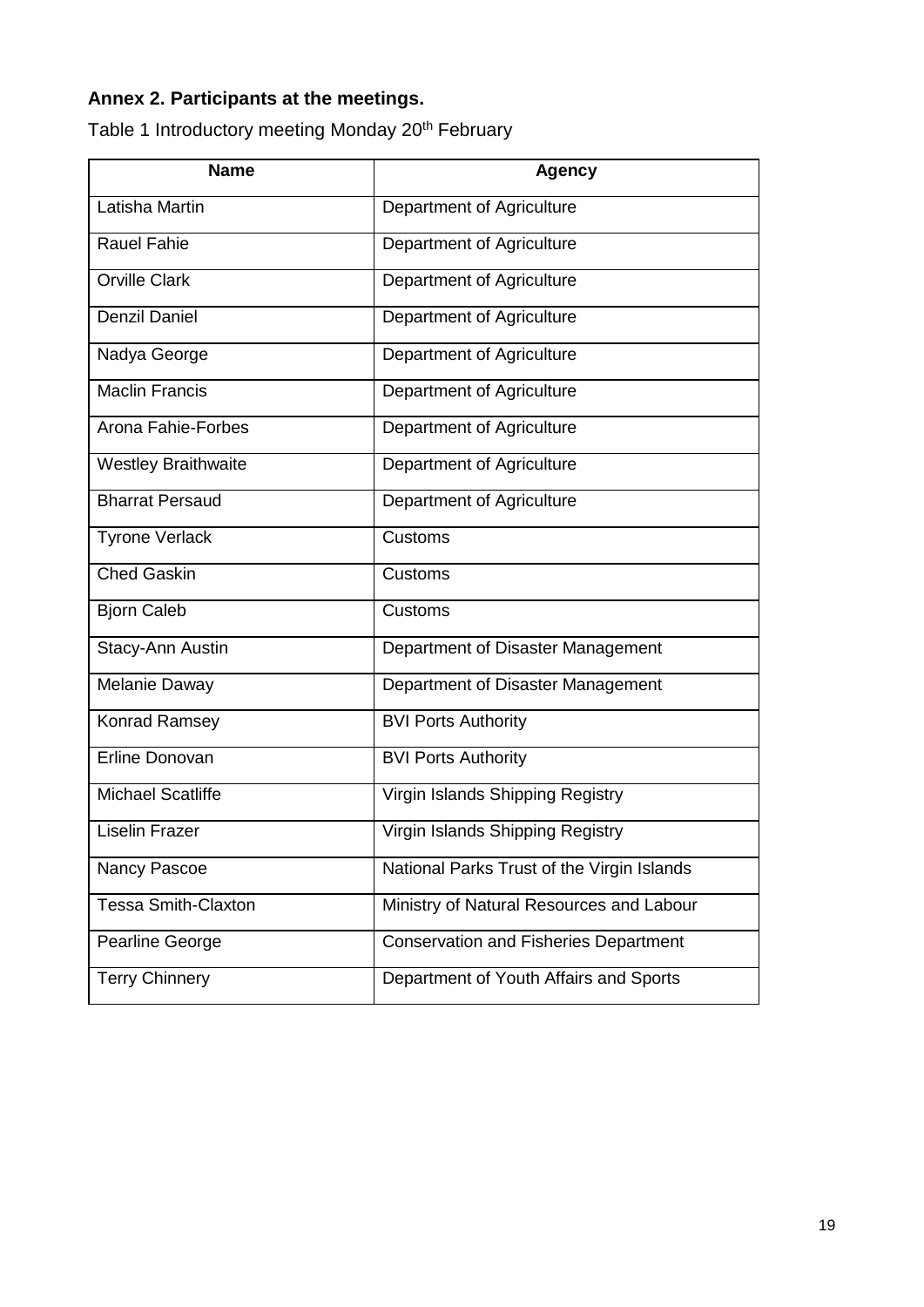Table 2. Report back meeting, Friday 23<sup>rd</sup> February.

| <b>Name</b>                | <b>Agency</b>                                |
|----------------------------|----------------------------------------------|
| Latisha Martin             | Department of Agriculture                    |
| <b>Rauel Fahie</b>         | Department of Agriculture                    |
| Michelle Brewley           | Department of Agriculture                    |
| <b>Denzil Daniel</b>       | Department of Agriculture                    |
| Nadya George               | Department of Agriculture                    |
| <b>Vernol Richards</b>     | Department of Agriculture                    |
| <b>Miclain Francis</b>     | Department of Agriculture                    |
| <b>Westley Braithwaite</b> | Department of Agriculture                    |
| Arona Fahie-Forbes         | Department of Agriculture                    |
| <b>Tyrone Verlack</b>      | Customs                                      |
| <b>Ched Gaskin</b>         | Customs                                      |
| Stacy-Ann Austin           | Department of Disaster Management            |
| Melanie Daway              | Department of Disaster Management            |
| Konrad Ramsey              | <b>BVI Ports Authority</b>                   |
| Erline Donovan             | <b>BVI Ports Authority</b>                   |
| Nancy Pascoe               | National Parks Trust of the Virgin Islands   |
| Natasha Harrigan           | National Parks Trust of the Virgin Islands   |
| <b>Keith Grant</b>         | National Parks Trust of the Virgin Islands   |
| <b>Tessa Smith-Claxton</b> | Ministry of Natural Resources and Labour     |
| Pearline George            | <b>Conservation and Fisheries Department</b> |
| Michaela Theoohilus        | <b>BVI Airport Authority</b>                 |
| Lydia Rubaine-Sinclair     | <b>BVI Airport Authority</b>                 |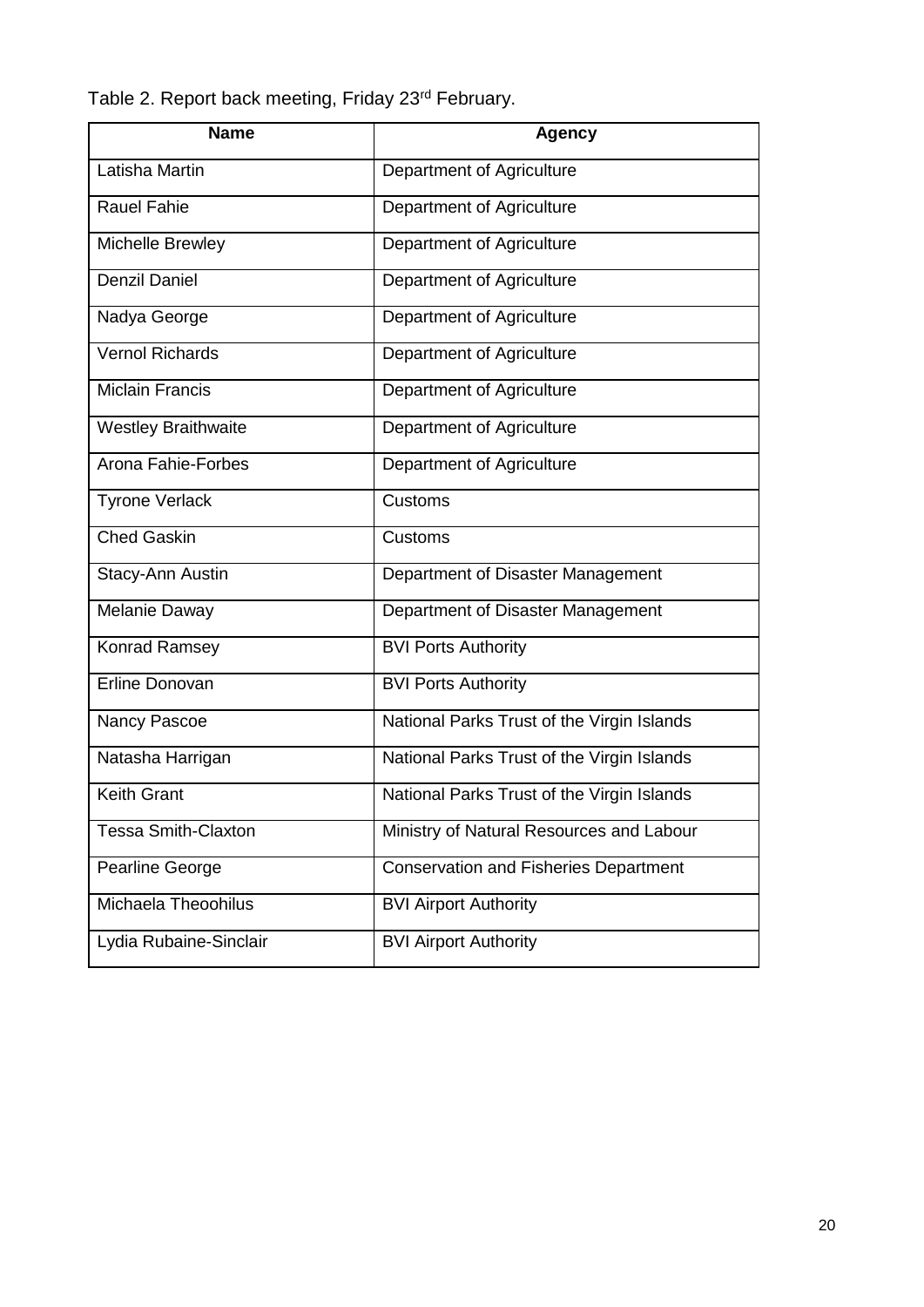## <span id="page-20-0"></span>**Annex 3. Sampling rates for high risk produce.**

This sampling rate gives 99% confidence of detecting a 1% infestation. High risk is defined as risk of introduction of Tephritid fruit flies.

Number of cartons to be sampled for eg peaches, nectarines, plums, oranges, mandarins (sweet citrus), pumpkin, squash.

|                          | number of fruit per carton |          |          |                |                |                  |  |
|--------------------------|----------------------------|----------|----------|----------------|----------------|------------------|--|
| <b>Number of cartons</b> | 10                         | 11 to 20 | 25 to 35 | 45 to 55       | 60 to 70       | 80 to 100        |  |
| 5                        | all                        | all      | all      | all            | all            | all              |  |
| 10                       | all                        | all      | 8        | $\overline{7}$ | 6              | 5                |  |
| 15                       | 12                         | 10       | 10       | $\overline{7}$ | 6              | 5                |  |
| 20                       | 18                         | 16       | 11       | 8              | 6              | 5                |  |
| 25                       | 20                         | 17       | 11       | 8              | 6              | $\overline{5}$   |  |
| 30                       | 23                         | 19       | 12       | 9              | $\overline{7}$ | 5                |  |
| 40                       | 27                         | 21       | 12       | 9              | $\overline{7}$ | 5                |  |
| 50                       | 30                         | 23       | 13       | 9              | $\overline{7}$ | $\overline{5}$   |  |
| 60                       | 32                         | 24       | 13       | 10             | $\overline{7}$ | 5                |  |
| 70                       | 34                         | 24       | 14       | 10             | $\overline{7}$ | $\overline{5}$   |  |
| 80                       | 35                         | 25       | 14       | 10             | $\overline{7}$ | $\overline{5}$   |  |
| 90                       | 36                         | 25       | 14       | 10             | $\overline{7}$ | $\overline{5}$   |  |
| 100                      | 37                         | 25       | 14       | 10             | $\overline{7}$ | $\boldsymbol{6}$ |  |
| 125                      | 38                         | 26       | 14       | 10             | $\overline{7}$ | 6                |  |
| 150                      | 39                         | 28       | 15       | 10             | $\overline{7}$ | $\boldsymbol{6}$ |  |
| 200                      | 40                         | 28       | 15       | 10             | $\overline{7}$ | 6                |  |
| 250                      | 42                         | 30       | 15       | 10             | $\overline{7}$ | 6                |  |
| 300                      | 42                         | 30       | 15       | 10             | $\overline{7}$ | 6                |  |
| 350                      | 43                         | 30       | 15       | 10             | $\overline{7}$ | $\boldsymbol{6}$ |  |
| 400                      | 43                         | 30       | 15       | 10             | $\overline{7}$ | 6                |  |
| 450                      | 44                         | 30       | 15       | 10             | $\overline{7}$ | $\boldsymbol{6}$ |  |
| 500                      | 44                         | 30       | 15       | $10\,$         | $\overline{7}$ | 6                |  |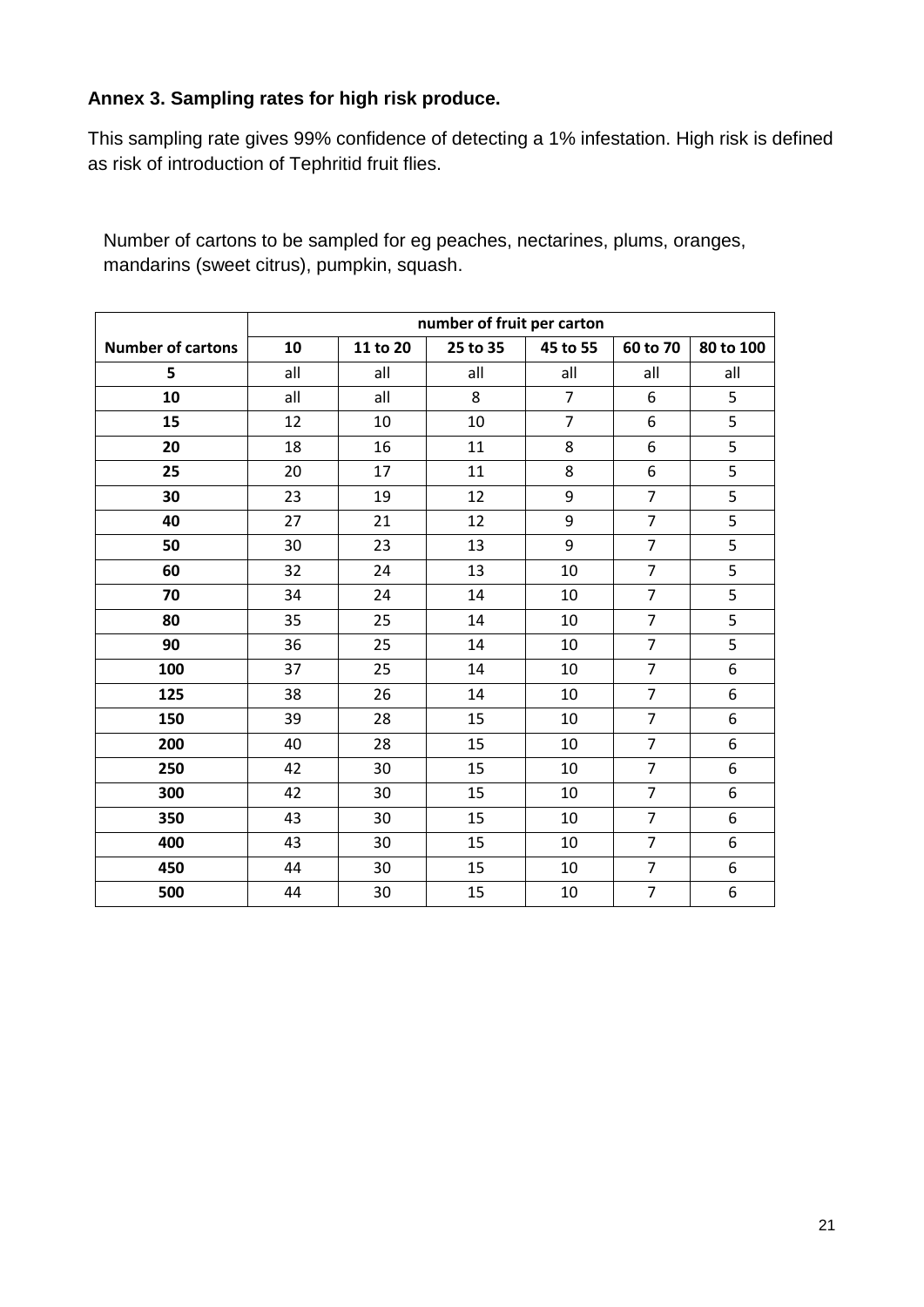# **Annex 4. Sampling rates for medium risk produce**

This sampling rate gives a 95% confidence of detecting a 2% infestation.

<span id="page-21-0"></span>

| <b>Number of</b> |              | number of fruit per carton |                |    |                |          |                |                |                |
|------------------|--------------|----------------------------|----------------|----|----------------|----------|----------------|----------------|----------------|
| cartons          | $\mathbf{1}$ | 5 to 10                    | 15             | 25 | 35             | 50 to 60 | 70 to 90       | 100 to 140     | 150 to 200     |
| 5                | all          | all                        | 6              | 5  | 5              | 4        | $\overline{a}$ | 4              | 4              |
| 10               | all          | all                        | 6              | 5  | 5              | 4        | $\overline{a}$ | $\overline{4}$ | $\overline{4}$ |
| 15               | 10           | 7                          | 6              | 5  | 5              | 4        | 4              | 4              | 4              |
| 20               | 10           | $\overline{7}$             | 6              | 5  | 5              | 4        | 4              | 4              | 4              |
| 25               | 10           | 7                          | 6              | 5  | 5              | 4        | $\overline{4}$ | 4              | 4              |
| 30               | 10           | $\overline{7}$             | $\overline{7}$ | 5  | 5              | 4        | 4              | $\overline{4}$ | 4              |
| 35               | 10           | $\overline{7}$             | $\overline{7}$ | 5  | 5              | 4        | 4              | $\overline{4}$ | 4              |
| 40               | 10           | 8                          | $\overline{7}$ | 5  | 5              | 4        | 4              | 4              | 4              |
| 45               | 10           | 8                          | $\overline{7}$ | 5  | 5              | 4        | 4              | 4              | 4              |
| 50               | 10           | 8                          | 8              | 5  | 5              | 4        | 4              | 4              | 4              |
| 60               | 10           | 8                          | 8              | 5  | 5 <sup>5</sup> | 4        | 4              | 4              | 4              |
| 70               | 10           | 8                          | 8              | 5  | 5              | 4        | $\overline{a}$ | $\overline{4}$ | 4              |
| 80               | 10           | 8                          | 8              | 6  | 5              | 4        | 4              | 4              | 4              |
| 90               | 10           | 8                          | 8              | 6  | 5 <sub>1</sub> | 4        | 4              | 4              | 4              |
| 100              | 10           | 8                          | 8              | 6  | 6              | 4        | 4              | 4              | 4              |
| 125              | 12           | 8                          | 8              | 6  | 6              | 4        | 4              | 4              | 4              |
| 150              | 15           | 9                          | 8              | 6  | 6              | 4        | $\overline{a}$ | $\overline{4}$ | $\overline{4}$ |
| 200              | 20           | 9                          | 8              | 6  | 6              | 4        | 4              | 4              | 4              |

Number of cartons to be sampled for eg apples, pears, carrots, lemons, limes (hard citrus), tomatoes, and peppers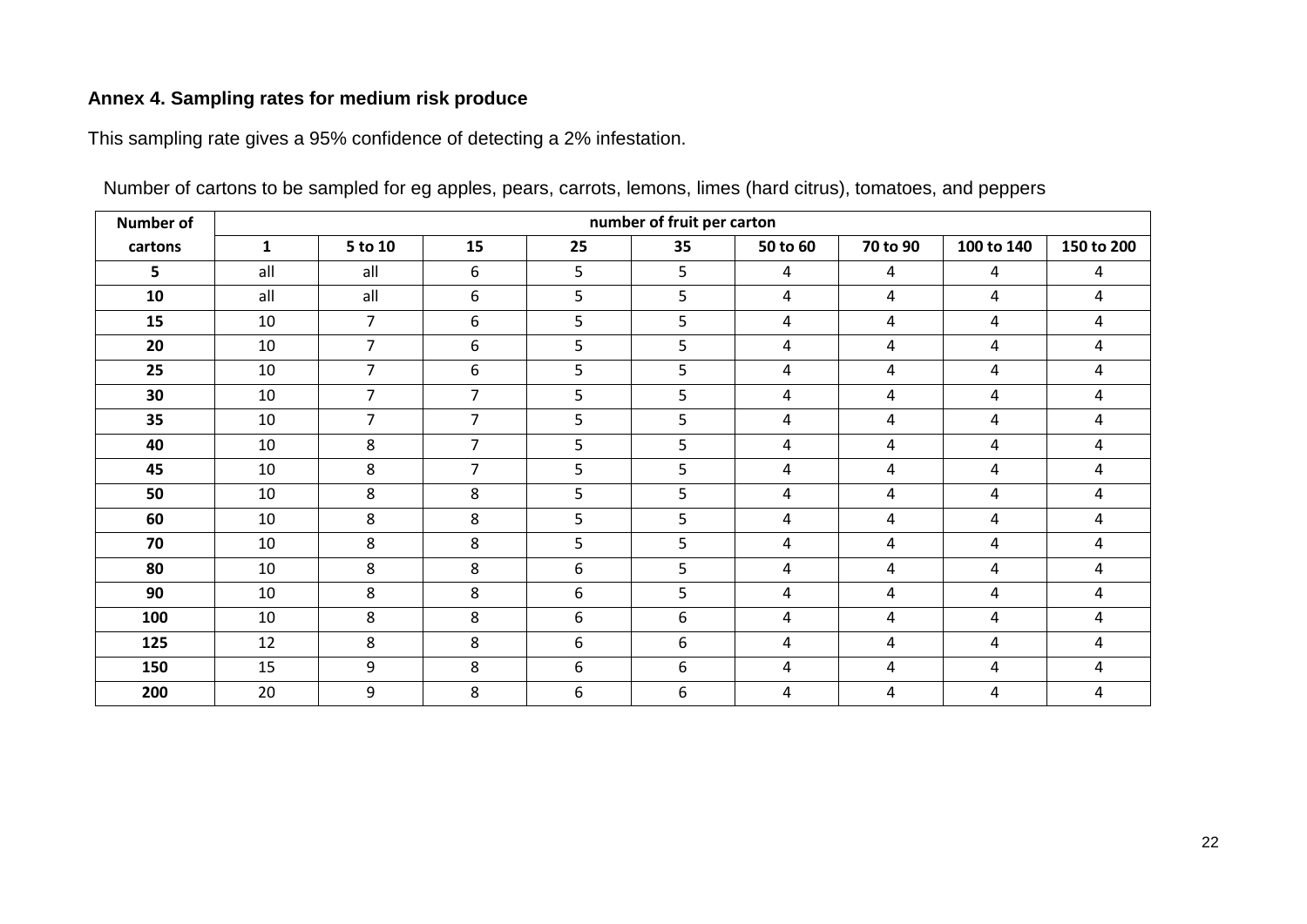## <span id="page-22-0"></span>**Annex 5. Horizon scanning in a nutshell**

## **Background**

In 2016 the Non-native Species Secretariat (NNSS) secured funding over four years (2016-2020) under the FCO's Conflict, Stability and Security Fund (CSSF) to help the development of comprehensive biosecurity for the Overseas Territories by providing them with access to UK expertise on risk analysis, pathway management, pest identification, horizon scanning, contingency planning, rapid response capability and species management. Work began with a gap analysis of the current biosecurity in each Overseas Territory. This found that the greatest gaps were in *horizon scanning* for future invasive species and pests and *analyses of the pathways of introduction*. Both these elements are key to underpinning future work which will aim to foster preparedness for the horizon species, developing cost-effective pathway action or contingency plans where appropriate for each Overseas Territory.

## **What is horizon scanning?**

The aim of horizon scanning is to predict the likelihood of the arrival and establishment of new non-native species that are most likely to impact biodiversity and ecosystems or impact socio-economically (agricultural production, livestock and public health) in the next 5-10 years.

The work covers all three environments (terrestrial, freshwater (where relevant) and marine) and also all species across the taxonomic spectrum (invertebrates, vertebrates and plants), with the exception of human, plant and animal pathogens.

# **Why do it?**

Being able to predict which damaging species are most likely to arrive in the next 5-10 years and by which pathways allows resources to be targeted strategically at these pathways. It allows limited resources to be allocated very cost-effectively.

#### **How is it done?**

The concept of doing horizon scanning is quite simple and involves resolving four questions:

- 1. What non-native species are already present?
- 2. What are the pathways by which new non-native species could arrive, and where would they come from?
- 3. What species could use these pathways which aren't already present?
- 4. Which of these new non-native species are most likely to harm our island environment, economy or public health?

From the results of questions 1 to 4, a further question is then asked:

5. How can the risk of their arrival be reduced?